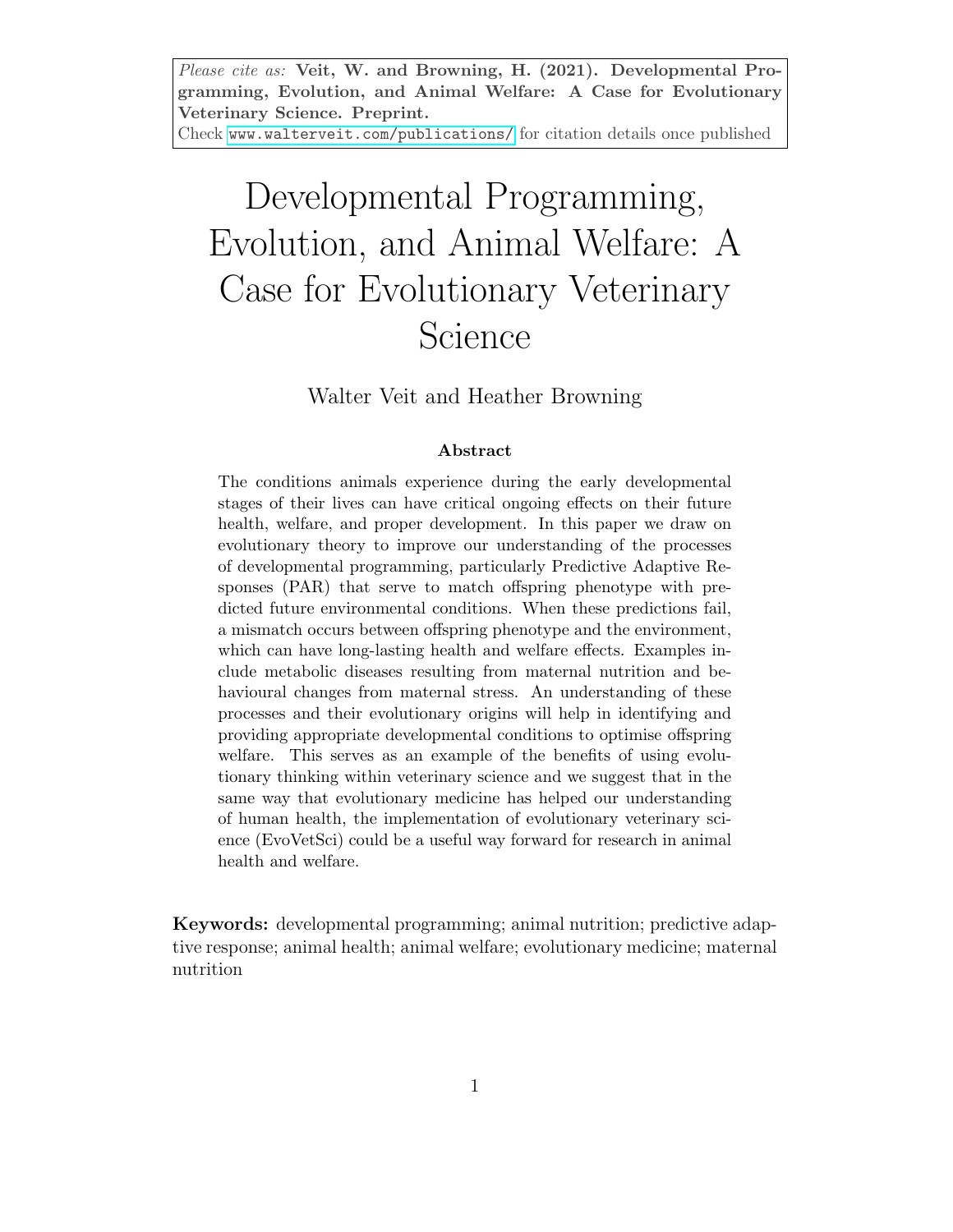#### 1 Introduction

The phenomenon of developmental programming - the effects of the early developmental environment on the eventual phenotype of an organism - is gaining increasing attention within the medical and veterinary sciences. The conditions under which a young animal develops - such as prenatal or early postnatal exposure to nutritional state, chemicals and hormones, and maternal stress - can alter its anatomy, physiology, and behaviour[\(Sutton et al.](#page-22-0) [2016\)](#page-22-0). Exposure to stressors during critical developmental periods in early life will have lasting effects not seen from the same exposure even a few weeks later [\(Gross and Siegel 1980\)](#page-18-0). It can also have transgenerational effects, altering phenotypes in not only the young animals, but their own future offspring [\(Zimmer et al. 2017\)](#page-23-0). The primary mechanisms through which fetal development are affected are structural changes in developing organs, accelerated cellular aging, and epigenetic effects such as DNA methylation, which alter the patterns of gene expression [\(Sutton et al. 2016\)](#page-22-0). These changes can then have ongoing effects on an animal's health and welfare, as will be discussed in some of the examples throughout the paper.

Originally championed by the English physician and epidemiologist David J.P. Barker and colleagues, developmental programming (also sometimes known as the Barker hypothesis) was intended to explain the link between events occurring during the fetal gestation period and the prevalence of diseases in later life [\(Barker 1998\)](#page-14-0). This work contributed to the formation of a new research program known as as the developmental origins of health and disease (DOHaD) [\(Barker et al. 2013\)](#page-15-0). More generally, developmental programming research includes any work relating the conditions of fetal gestation to offspring phenotype, such as Barker's earlier doctoral work also observing developmental effects on intelligence [\(Barker 1966\)](#page-14-1). The aim of this research has been to elucidate the importance of an organism's early developmental stages for their functioning in later life. Most of this work has focussed on the links between maternal nutrition and offspring health such as Barker's later work establishing a strong link between the weight of newborns and one-year old children and their eventual risk for heart disease [\(Barker et al. 1989\)](#page-15-1) - though this is only one of many possible conditions that can affect fetal development.

Naturally, the DOHaD research program has historically been focused on human health [\(Hales and Barker 1992,](#page-18-1) [2001;](#page-18-2) [Gluckman et al. 2005\)](#page-17-0). This is in part a response to the nature of research funding, and the origins of the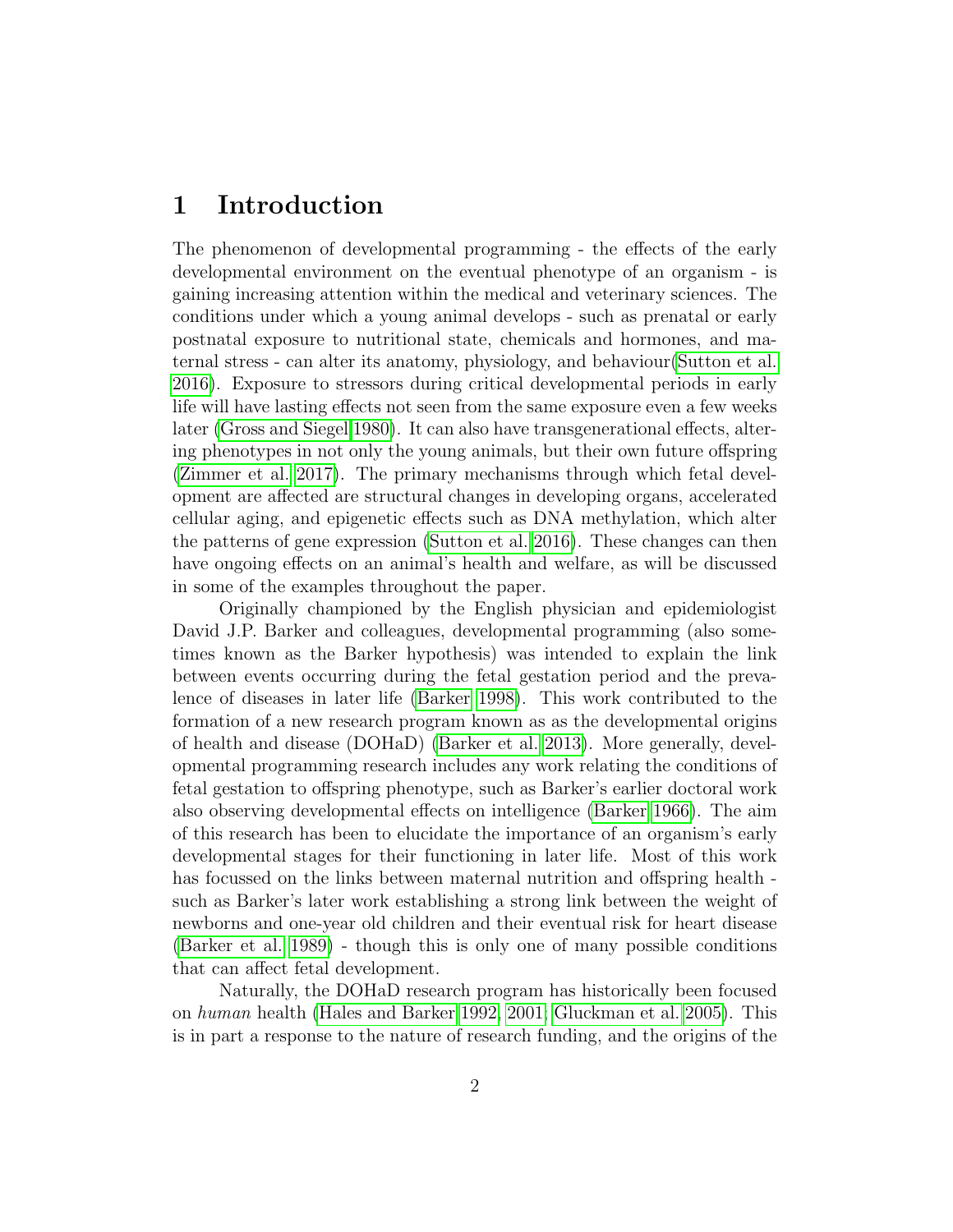field in Barker's work on humans. Thus, once we move away from the human animal, far less is known about the effects of developmental programming in other animals [\(Khanal and Nielsen 2017\)](#page-19-0). What is known has largely come about as a side-effect of DOHaD research for human medicine, as much of this research is conducted on animal models: for example, sheep are the standard model for human pregnancy, and have been for decades. Work on the effects of maternal stress and early maternal separation have similarly used primate, rodent, and avian models [\(Van der Horst and Van der Veer](#page-22-1) [2008;](#page-22-1) [Murthy and Gould 2018;](#page-19-1) [Zimmer et al. 2017;](#page-23-0) [Goerlich et al. 2012\)](#page-17-1). Thus, where work on animals has been performed, it has not often been with an eye toward understanding the important conditions for these animals themselves. Where developmental programming is considered, it is rarely through an evolutionary lens (e.g. [Sinclair et al. 2016.](#page-21-0) We will discuss some of this animal work in more detail in Section 3.

This neglect is highly unfortunate, for two reasons. Firstly, as we will discuss in Section 2, there is substantial evidence that many of the phenomena of developmental programming are adaptive developmental responses of organisms for coping with harsh environments. This piece of evolutionary reasoning naturally applies not only to humans, but equally to nonhuman animals [\(Gluckman et al. 2005;](#page-17-0) [Gluckman and Hanson 2004;](#page-17-2) [Bateson et al.](#page-15-2) [2004;](#page-15-2) [Gluckman et al. 2007;](#page-17-3) [Matthewson and Griffiths 2017;](#page-19-2) [Griffiths and](#page-18-3) [Matthewson 2018;](#page-18-3) [Veit 2021a](#page-22-2)[,b\)](#page-22-3). Secondly, an improved understanding of developmental programming can be used to shape research programs aimed at substantially improving not only the productivity of animal farming practices, but also more generally the health and welfare of animals in captivity. An understanding of developmental programming effects can aid in identifying and providing suitable maternal environments to ensure better developmental conditions for offspring.

Within animal welfare science, it has remained a contested issue as to what exactly animal welfare consists in, despite the fact that different conceptions of animal welfare can alter how it is studied and what the best actions are for improving it [\(Dawkins 2009,](#page-16-0) [2021;](#page-16-1) [Broom 2011;](#page-15-3) [Browning](#page-15-4) [2019\)](#page-15-4). However, most currently used concepts take welfare to contain one or more of the following: physical functioning, preference satisfaction, subjective experiencing, and natural living [\(Green and Mellor 2011;](#page-18-4) [Veit and](#page-22-4) [Browning 2020\)](#page-22-4). Developmental programming will have impacts on welfare particularly within the domains of physical functioning and subjective experiencing, as we will see later on in the paper. The health impacts of de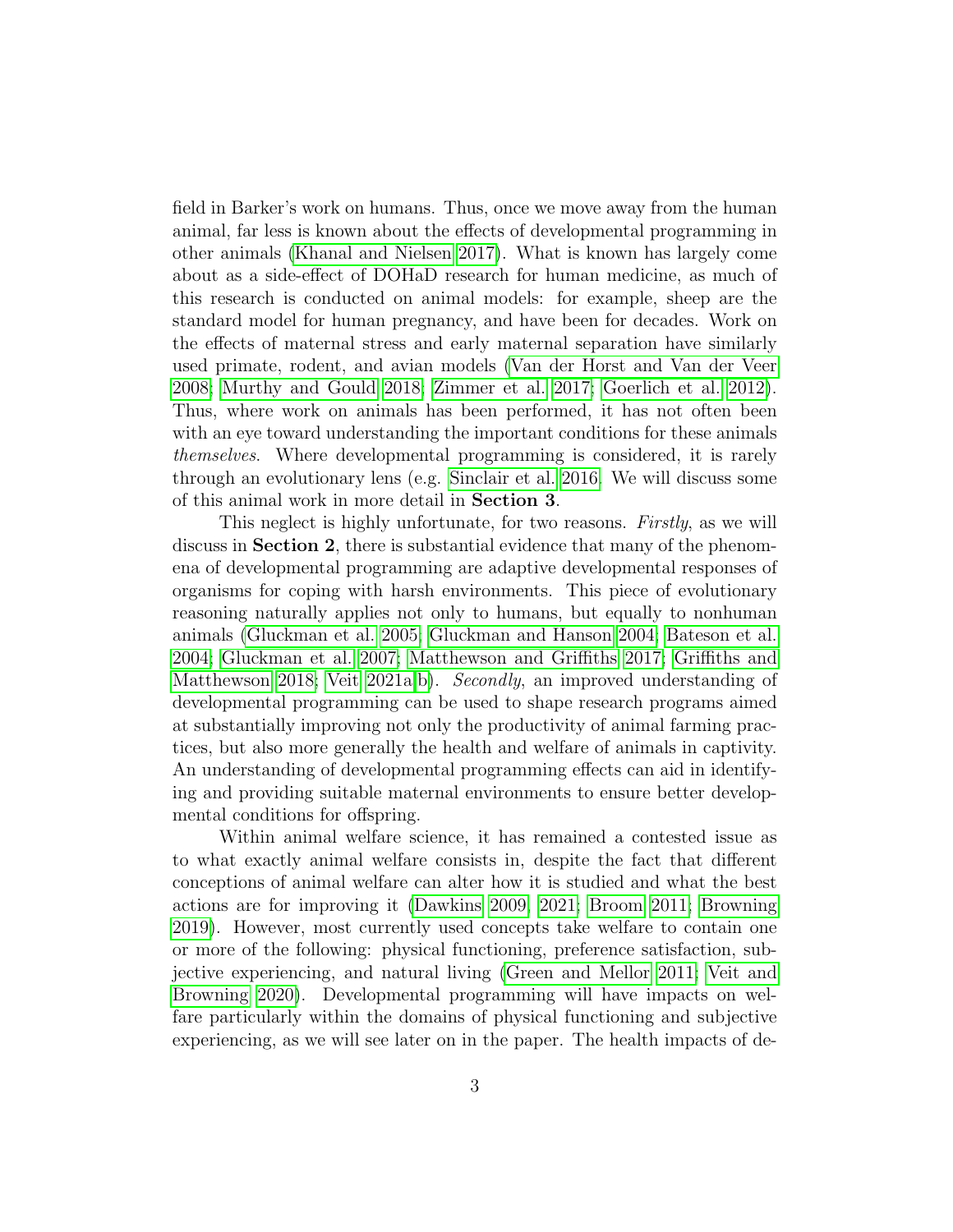velopmental programming can result in both poor physical functioning and the negative affects that are typically linked with the presence of disease and illness, such as pain, nausea and discomfort [\(Fraser and Duncan 1998;](#page-17-4) [Veit](#page-22-5) [and Browning 2021\)](#page-22-5). Thus, even under a conception of animal welfare that makes health only an instrumental rather than constitutive part of welfare, such as a purely feelings-based account (e.g. [Duncan 2002;](#page-16-2) [Browning 2020\)](#page-15-5), developmental programming will remain as much of an animal welfare concern as it is a health or a production concern. Developmental programming can also have effects on stress responses - again, with associated changes in physical functioning and subjective experience, as well as performance of of natural or abnormal behaviours. Despite this, welfare issues are rarely raised in discussions on developmental programming, with the growing literature instead focussing primarily on mechanistic understanding (e.g. [Lay Jr and](#page-19-3) [Wilson 2002;](#page-19-3) [Ericsson and Jensen 2016;](#page-16-3) [Beauclercq et al. 2019;](#page-15-6) [Foury et al.](#page-17-5) [2020\)](#page-17-5) and improved productivity (e.g. [Hynd et al. 2016;](#page-18-5) [Du et al. 2017;](#page-16-4) [Greenwood et al. 2017\)](#page-18-6).

The topic has yet received very little attention within animal welfare science itself and in this paper we want to connect two strands of research developmental programming and evolutionary medicine - to at least partially remedy this omission. We also aim to shift more attention in the veterinary sciences more generally towards the study of the evolutionary functions of fetal and developmental programming. The paper is structured as follows. In Section 2, we take an evolutionary lens to developmental programming and show how this benefits our understanding of animal development. In Section 3 we provide some examples to show how this understanding can be used for shaping research programs and positive welfare implementations. In Section 4 we finish by discussing evolutionary medicine and the potential benefits of extending this approach into evolutionary veterinary science (sometimes abbreviated as EvoVetSci).

### 2 Early Development and Evolution: Predictive Adaptive Response

The developmental origins of health and disease provide a fruitful case study for an evolutionary approach to health and welfare sciences, as they naturally lend themselves to a close connection with evolutionary medicine. Indeed,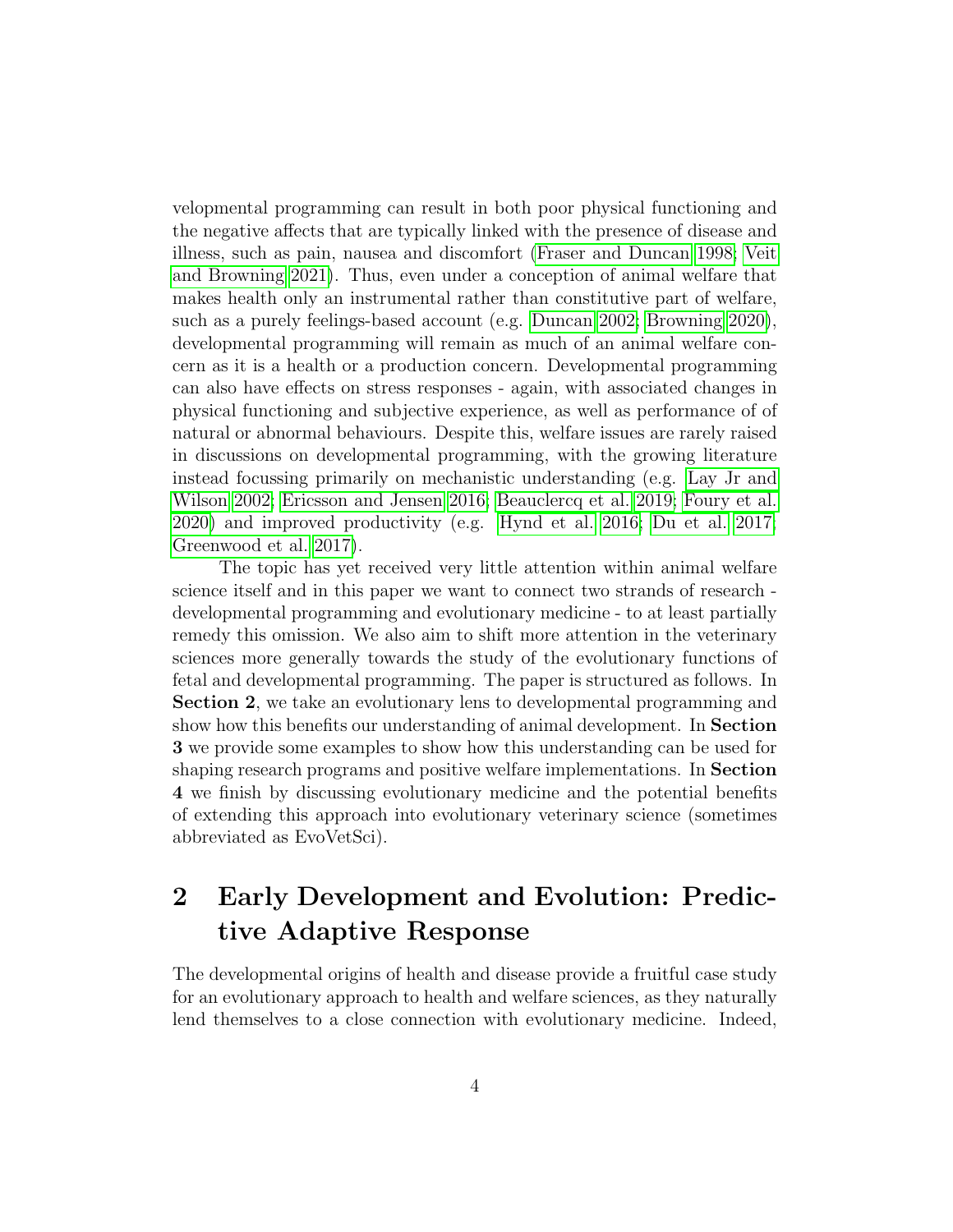some of the phenomena observed in developmental programming have been hypothesized as a predictive adaptive response (PAR) of organisms toward an uncertain and unstable environment [\(Gluckman et al. 2005;](#page-17-0) [Gluckman and](#page-17-2) [Hanson 2004;](#page-17-2) [Bateson et al. 2004;](#page-15-2) [Gluckman et al. 2007;](#page-17-3) [Matthewson and](#page-19-2) [Griffiths 2017;](#page-19-2) [Griffiths and Matthewson 2018\)](#page-18-3). An often-quoted example of this developmental evolutionary reasoning is found in Bateson et al. [\(2004\)](#page-15-2) who argue that the "ill effects of being small, which in the short term include high death rates and childhood illness, are usually treated as yet another inevitable consequence of adversity. However, a functional and evolutionary approach derived from the rest of biology suggests that the pregnant woman in poor nutritional condition may unwittingly signal to her unborn baby that it is about to enter a harsh world. If so, this 'weather forecast' from the mother's body may result in her baby being born with characteristics, such as small body and a modified metabolism, that help it to cope with a shortage of food" (p. 420). The weather forecast analogy is a useful one, as it suggests a sort of rational gambling process during the early stage of development; one based on imperfect acquisition of information about the future. The conditions within the mother's body provide an estimate of the likely conditions of the environment the offspring will inhabit and it then 'bets' on the best developmental strategy for thriving within this predicted environment.

One excellent example of this type of gamble is the case of Daphnia cucullata (colloquially known as water fleas) (discussed in [Matthewson and](#page-19-2) [Griffiths 2017\)](#page-19-2). These fascinating planktonic crustaceans measure only a few millimeters and yet have evolved an ingenious developmental programming mechanism. These organisms typically live in an environment of high predation and can grow spikes on their tail and a helmet-like defense that helps them against predators. The production of this 'defense phenotype' is costly, so it makes evolutionary sense to only grow them when they are necessary. Offspring Daphnia, however, do not have the luxury of waiting until they are born to 'decide' whether or not to invest in production of defenses. Extraordinarily, the very same chemical sensors that help mothers to detect predators and decide whether to invest into their own defenses, help to inform the unborn offspring as to whether they should be born with or without defenses [\(Agrawal et al. 1999\)](#page-14-2).

Naturally, though, such bets can go wrong - sometimes drastically so: a developmental switch can misfire, and the organisms can end up with a heuristic failure [\(Matthewson and Griffiths 2017\)](#page-19-2). The information juvenile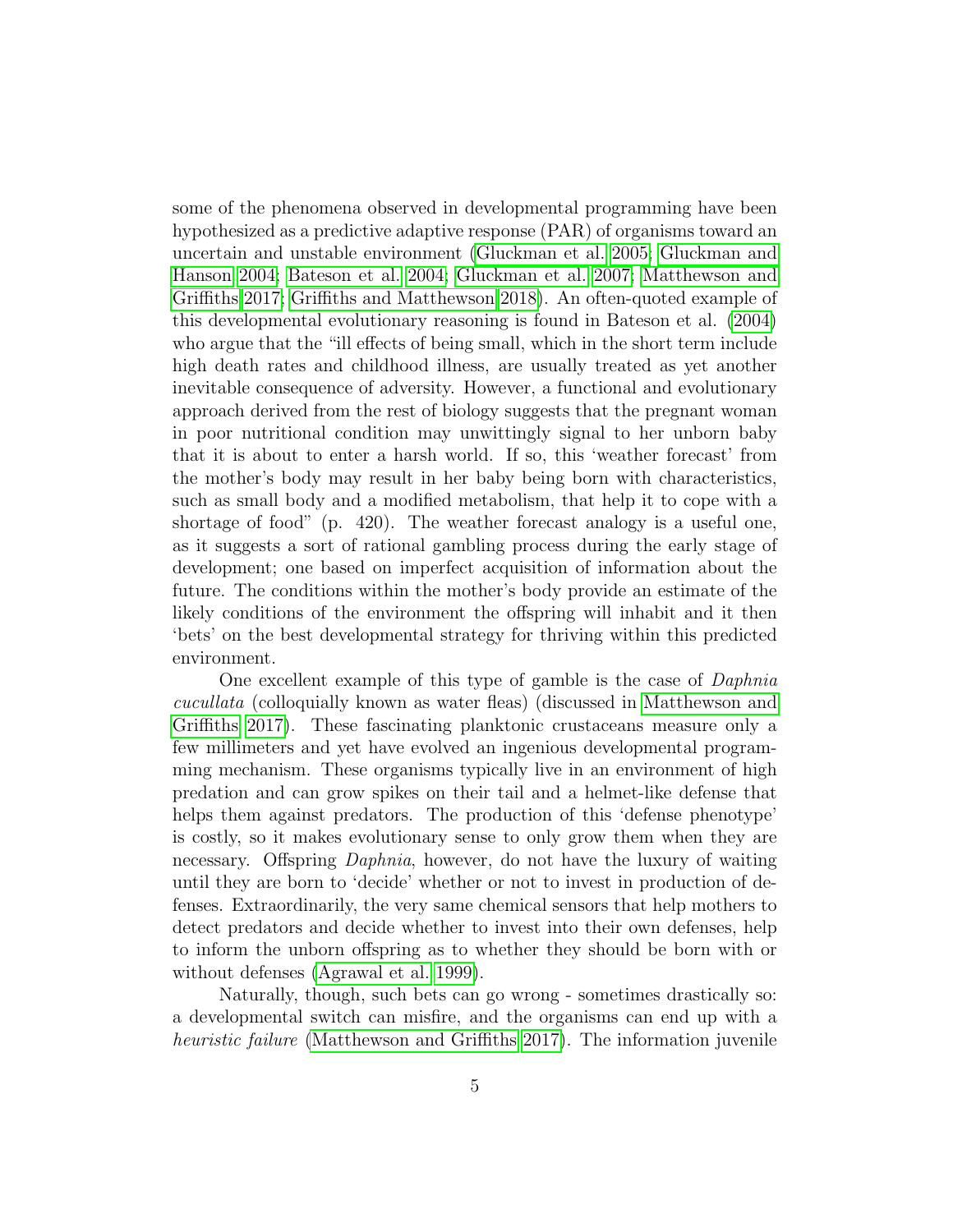Daphnia receive during their development is never perfect, as it relies on the information available to the mother. Particularly when the environment undergoes rapid changes between the generations, this information will be misleading. If, for instance, their environment undergoes a sudden explosive growth of predators then the mothers, having themselves faced a low risk of predation, will have passed along incorrect information regarding the environment the offspring will face. The newly born offspring will lack defenses to face the new predators - a highly undesirable outcome. Similarly, Daphnia can be born fully armed into an environment that is predator-free, simply because their mother experienced a high number of predators during her life. Akin to a fully armed knight during a period of peace, these Daphnia pay an unnecessary cost and would have been better off if they hadn't entered this developmental trajectory. Though they would have higher fitness than unarmed relatives in high-predation environments, in this case something has gone wrong for them. Thus, even when their evolved developmental switch has discharged just "the function for which it was designed, in just the type of environment that selected for that predictive mechanism" there can still be a mismatch as the "best choice, given that information, may still turn out to be the wrong option" [\(Matthewson and Griffiths 2017,](#page-19-2) p. 456).

The purpose of this extended example has been to demonstrate that an evolved mechanism can nonetheless fail to be adaptive under some circumstances, particularly when the rearing environment does not match that predicted by the developmental environment. This can be seen in other cases, such as that of human children who lack the ideal number of active sudoriferous (sweat) glands as a result of having been born into a cold climate and then relocated to a warmer one. A fetus will make predictive adaptive responses based on signals from the maternal developmental environment, and use these to 'bet' on the best developmental pathway for the expected environment. Though these predictions may fail, it is still necessary for offspring to make them in order to attempt to be prepared for the environment they are most likely to face. Although the process will sometimes misfire, the heuristic itself can still be adaptive if it often enough gets the prediction right.

The concept of PAR has also been applied to the famous Dutch famine of 1944–45 during which German troops blocked the provision of food to the West of the Netherlands. Longitudinal studies found that children of those women who were pregnant during the famine - receiving only 400-800 calories per day at its peak - had a highly significant increase in health problems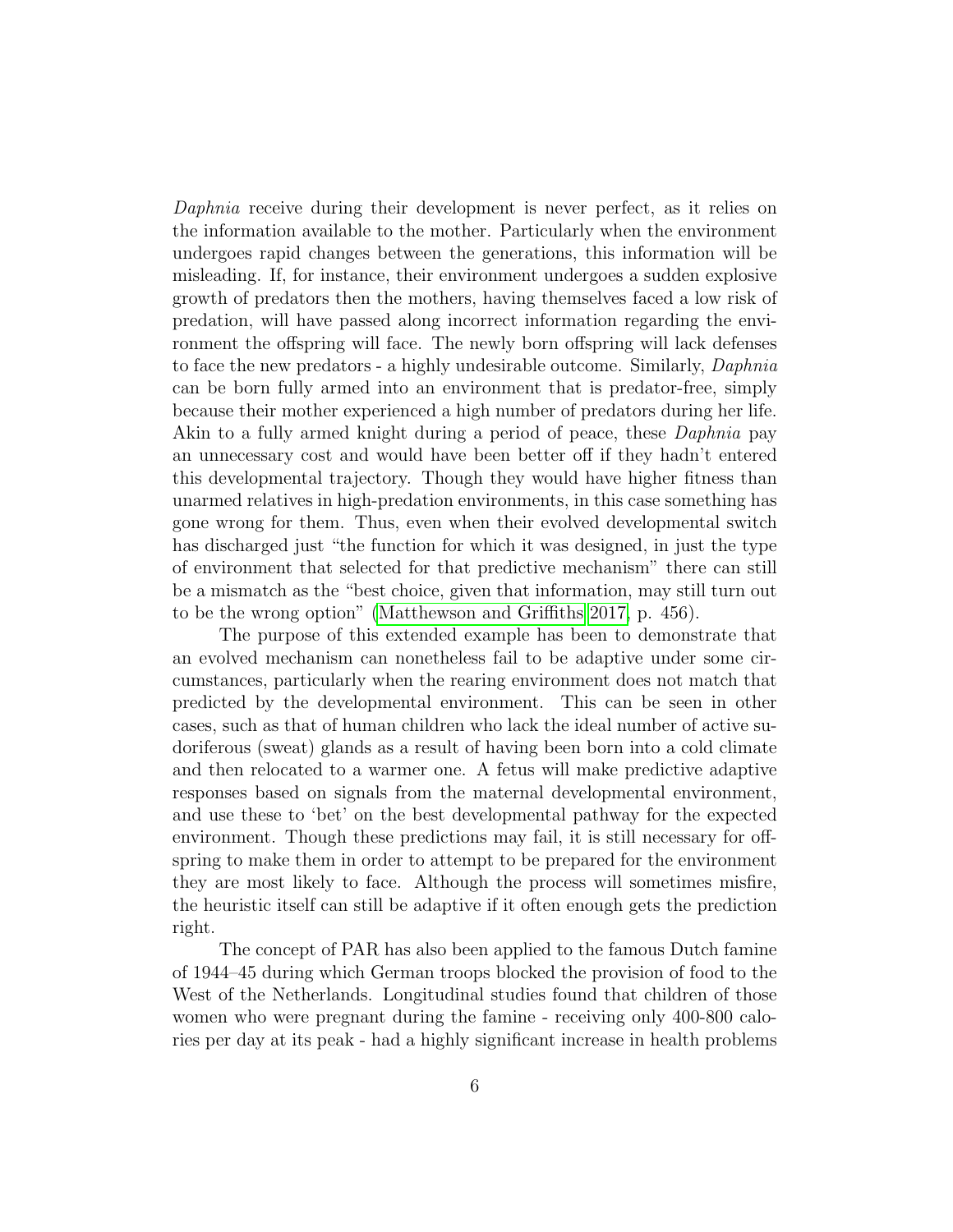including metabolic diseases such as obesity, diabetes and cardiovascular disease [\(Roseboom et al. 2001;](#page-21-1) [Painter et al. 2005;](#page-20-0) [Roseboom et al. 2006\)](#page-21-2). These findings were surprising given that the children were born after the food embargo ended and thus themselves had access to (good) nutrition throughout their life. However, within the framework of evolutionary medicine, these results could be readily explained as an example of PAR [\(Gluckman et al.](#page-17-6) [2009;](#page-17-6) [Low et al. 2012\)](#page-19-4).

Similarly to *Daphnia*, a human fetus is faced with important developmental decisions. From an evolutionary perspective, the developing fetus is faced with a decision based on uncertainty - i.e. imperfect information. What is the predicative adaptive response in such a setting? Again, this is nicely described by Matthewson and Griffiths: "if it ['|appears]' to a human fetus that its mother is not receiving adequate nutrition, its metabolism develops to be suited for future nutritional hardship [\(Matthewson and Griffiths 2017,](#page-19-2) p. 457). Since the environment of these children in fact ended up being one of nutritional abundance, their diseases are a natural result of a heuristic failure, since they "would have been better off if they had not prepared for famine" [\(Matthewson and Griffiths 2017,](#page-19-2) p. 458). These surprising negative health impacts can easily be explained within the framework of evolutionary medicine: they are inevitable developmental trade-offs every organism has to engage in during their life-history - neither humans nor Daphnia are unique in this regard. The signals a fetus receives will determine its developmental trajectory, and in cases where these signals inaccurately represent the future environment, we will see a mismatch that will impact health and welfare. As seen, animals could invest in unnecessary costly phenotypes, or be susceptible to metabolic diseases.

In some cases where effects occur during the later stages of development, it could be argued that the observed effects are better understood as "making the best of a bad start" with insufficient available nutrients, rather than an adaptive life-history strategy such as a predictive adaptive response [\(Jones 2005\)](#page-18-7). These two propositions will not always be easy to distinguish, as for almost any proposal of predictive adaptive response, there is an available alternative explanation postulating the effect as merely an outcome of a lack of resources at some stage in the normal developmental process. However, we need not draw a hard distinction between ontogeny and evolutionary history - rather than looking at whether we need an evolutionary or developmental explanation we can see that each raise different questions that nevertheless inform each other (see [Tinbergen 1963\)](#page-22-6). Depending on where in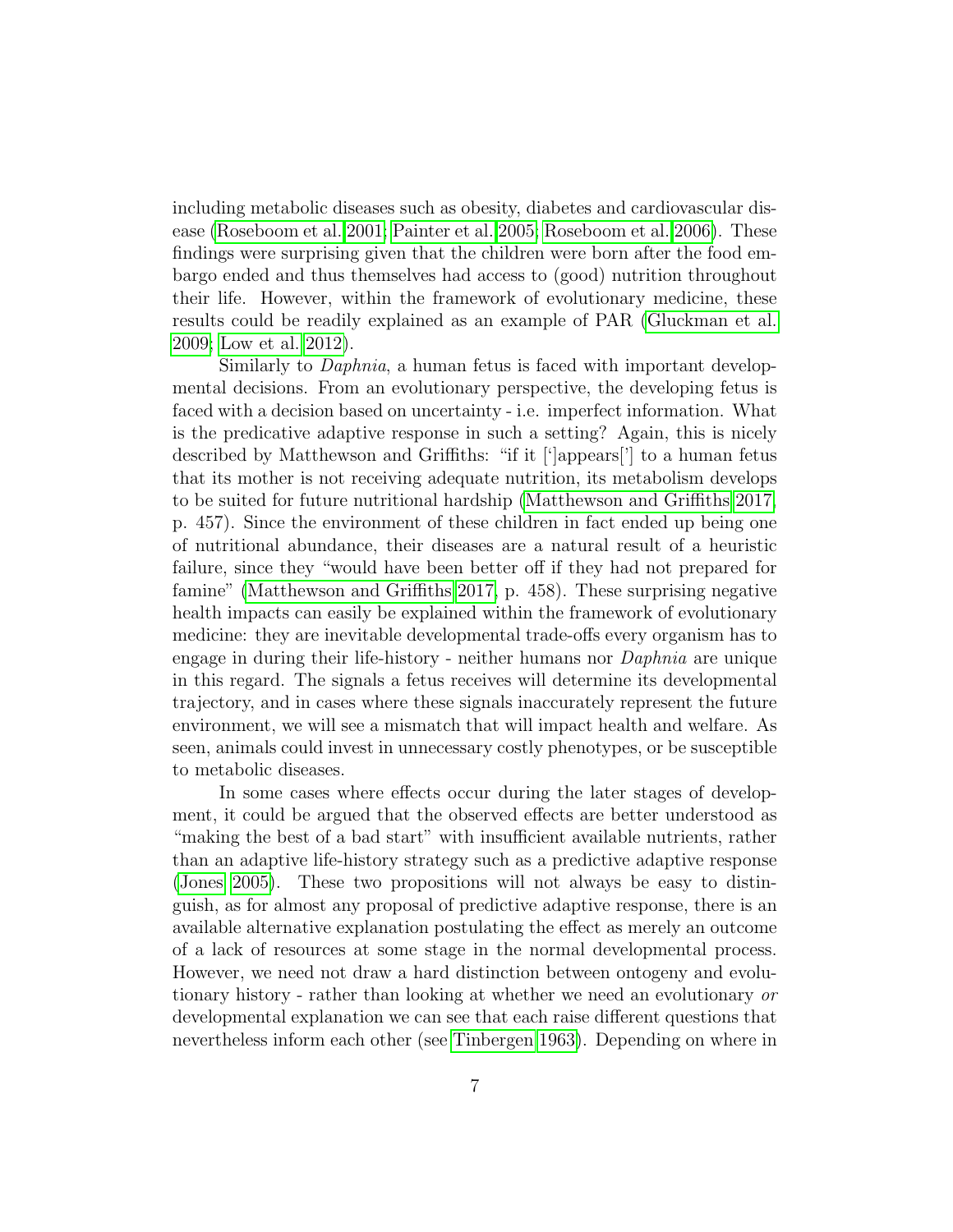the developmental trajectory an effect is observed may influence how much it is explained by a predictive adaptive response as opposed to the mere optimization of trade-offs arising from a lack of available nutrients. In some cases, rather than resulting from a developing animal making a prediction about its future environment and the best strategy to succeed within it, the animal is instead acting under scarcity and investing the limited available nutrients in the most important structures and processes. Importantly, this does not imply that such developmental programming isn't adaptive: after all, the developing organism is still trying to maximize its benefits. It merely suggests that not all developmental programming is an adaptive response towards a potentially bad environment. It is thus not an argument against an evolutionary understanding of developmental programming, but rather one for the addition of more strands of understanding within the research program.

What we need is a move towards an evolutionary approach to understanding processes such as these. This can come in the form of evolutionary veterinary medicine, which encompasses an understanding of these developmental programming pathways that allows us to predict and offset their effects, and can also help shape our research programs. In the next section, we illustrate the evidence for adaptive developmental programming in domestic animals and thus the importance of evolutionary theorizing in the veterinary sciences, with positive welfare implications.

## 3 Developmental Programming in Domestic Animals

We have shown how taking an evolutionary approach towards developmental programming can help us to better understand its causes and effects. In this section, we will take a closer look at the evidence for developmental programming in domestic animals, and how an evolutionary understanding could then be used to promote improved animal welfare in practice through aiding in identifying and implementing appropriate interventions. Here it is not our intention to give a comprehensive survey of the literature, but rather to point to a couple of examples that illustrate how an evolutionary approach to understanding developmental programming may help guide research and management.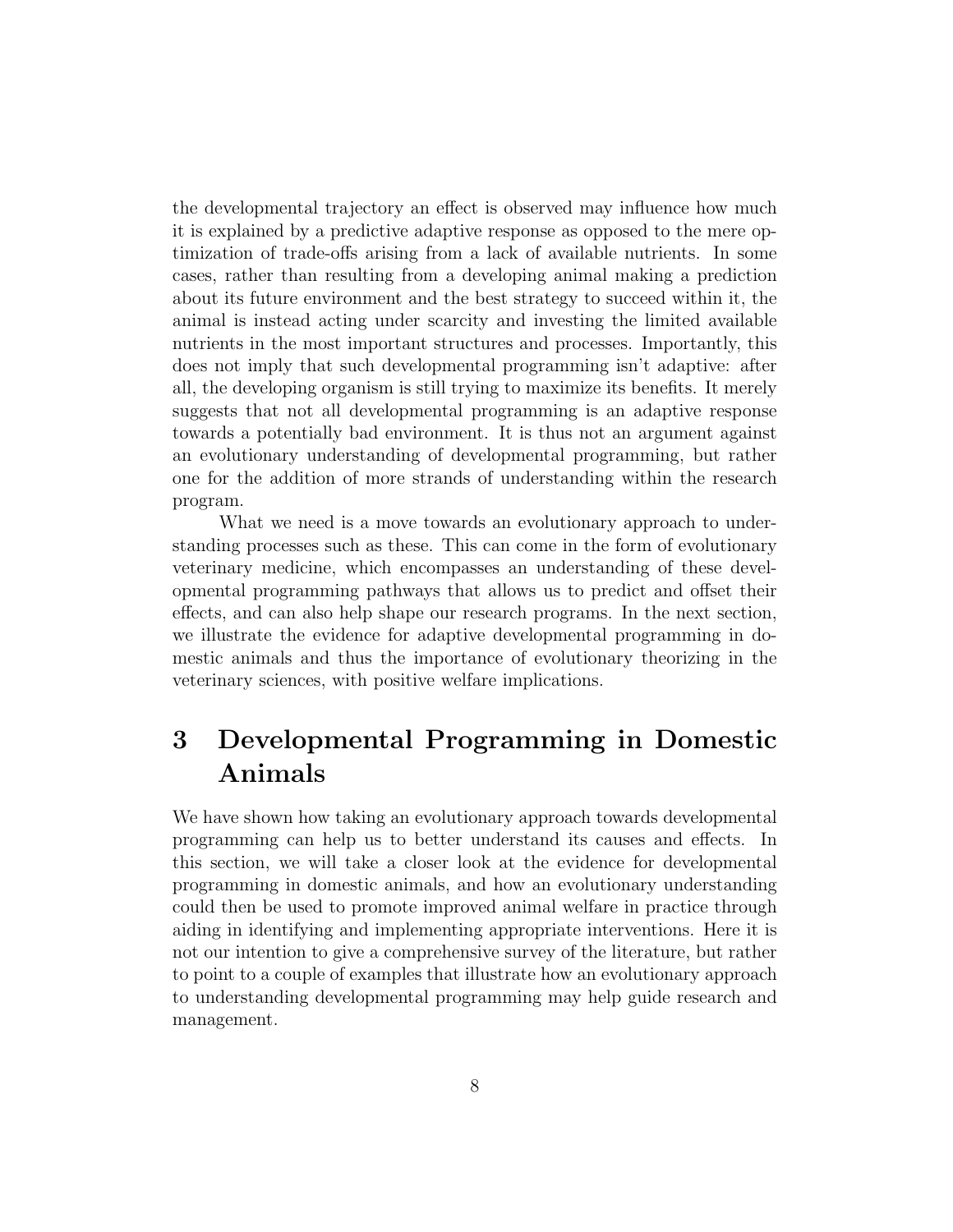The evidence for developmental programming is strongest in those animals most commonly used by humans. These mainly include model organisms used in research, such as the rodent models that have been extensively studied to understand the impact of inadequate nutrition in humans [\(Khanal](#page-19-0) [and Nielsen 2017\)](#page-19-0). The study of developmental programming in sheep (and ruminants in general) has also been common as they serve as an excellent model organism for humans. Though pigs are often used [\(Nissen et al. 2011;](#page-20-1) [Oksbjerg et al. 2013\)](#page-20-2), sheep are now typically preferred as their gestation period is more similar to that of humans [\(Bloomfield et al. 2003;](#page-15-7) [Gopalakr](#page-17-7)[ishnan et al. 2004;](#page-17-7) [Muhlhausler et al. 2007;](#page-19-5) [Ford et al. 2007;](#page-17-8) [Nielsen et al.](#page-20-3) [2013;](#page-20-3) [Kenyon and Blair 2014;](#page-18-8) [Khanal et al. 2014;](#page-18-9) [Khanal and Nielsen 2017\)](#page-19-0).

There are two primary areas within which work on developmental programming has been focussed. The first is nutrition. Nutrient insufficiency during any stage of the early developmental process has consistently been shown to impact the health of farm animals during adulthood [\(Bloomfield](#page-15-7) [et al. 2003;](#page-15-7) [Armitage et al. 2004;](#page-14-3) [Fernandez-Twinn and Ozanne 2006;](#page-17-9) [Zhu](#page-23-1) [et al. 2006;](#page-23-1) [Symonds et al. 2006;](#page-22-7) [Todd et al. 2009;](#page-22-8) [Du et al. 2010;](#page-16-5) [Noya et al.](#page-20-4) [2019b,](#page-20-4)[a\)](#page-20-5). While high nutrient availability during pregnancy can signal to the offspring that it will be born into an environment of abundance, low nutrient availability will signal the opposite [\(Kenyon and Blair 2014\)](#page-18-8). They will thus develop accordingly, as a PAR to produce the metabolic phenotype that best matches the predicted environment. As discussed in the previous section, when a mismatch occurs - such as nutrient deprivation for the mother during gestation, but abundant feed supplied to the infant - this can result in the development of metabolic problems such as obesity, insulin resistance, and heart disease [\(Pinney and Simmons 2010;](#page-20-6) [Canani et al. 2011;](#page-16-6) [Chen et al.](#page-16-7) [2012;](#page-16-7) [Berends and Ozanne 2012;](#page-15-8) [Kenyon and Blair 2014\)](#page-18-8). Those born with a low birth weight, for instance, tend to have a significant tendency toward developing obesity and cardiovascular problems in later life. From an evolutionary perspective, it makes sense that such developmental changes in metabolisms were designed as an adaptive response for nutritionally poor environments [\(Hales and Ozanne 2003\)](#page-18-10). Conversely, abundance of nutrients during pregnancy has also been shown to impact health negatively - causing obesity in offspring [\(Shankar et al. 2008;](#page-21-3) [Parlee and MacDougald 2014\)](#page-20-7). Nutritionally imbalanced diets (such as high fat diets) have also been shown to cause developmental changes and hence deserve further investigation for optimal nutrition [\(Parlee and MacDougald 2014;](#page-20-7) [Lunesu et al. 2020\)](#page-19-6). Both effects can be of concern to animal husbandry: overfeeding could have as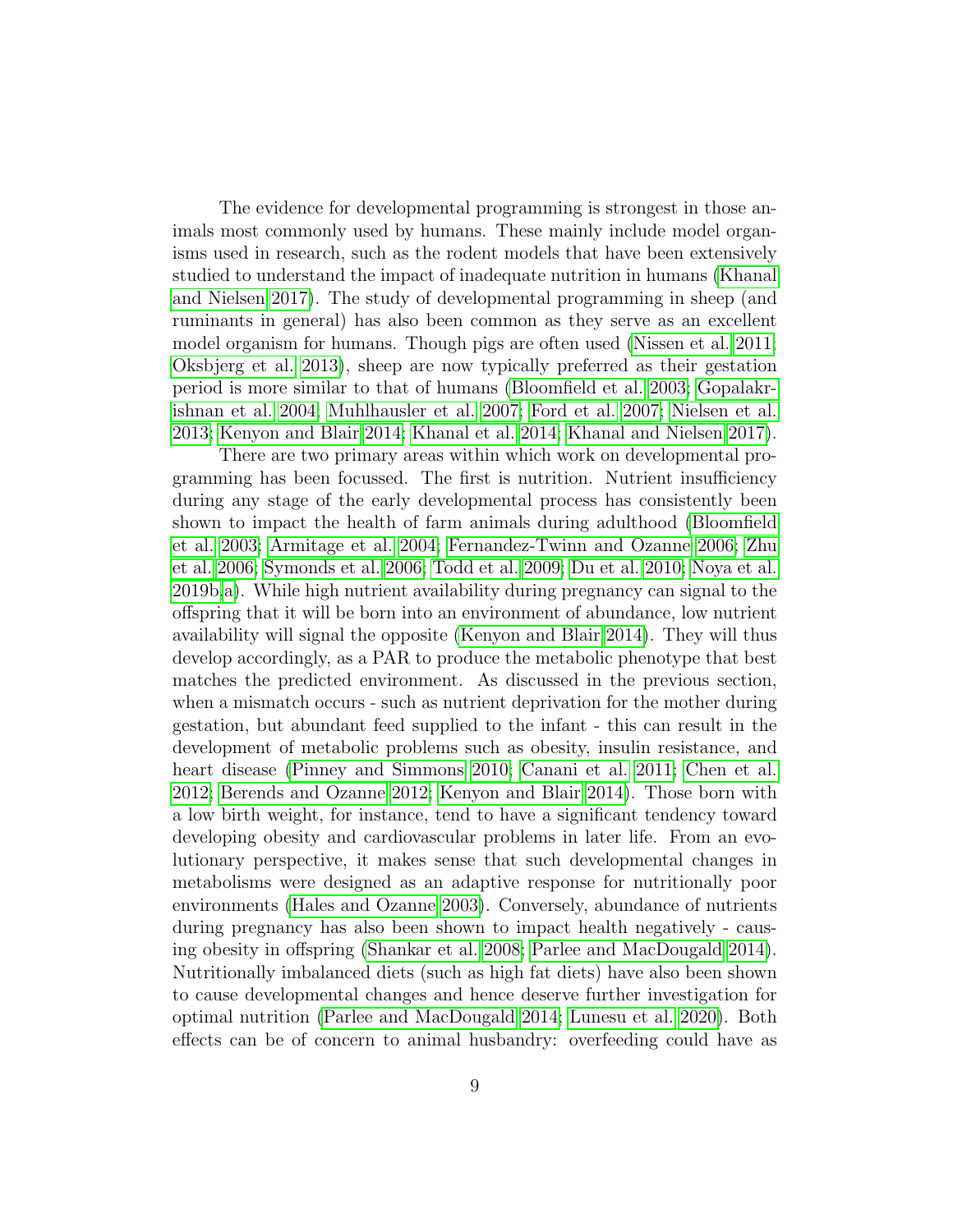many negative effects as underfeeding, suggesting a delicate balance to maximize yield, health, and welfare. As well as simply affecting productivity, these conditions impact the health and welfare of the animals. Paying attention to providing matching nutritive conditions to both mother and offspring can help prevent this failure of predictive response. As an example, animal managers could take this into account by identifying their preferred diet for production animals and ensuring that the maternal diet corresponds in terms of level of abundance and nutrient availability, to best utilise the offspring PAR.

There are currently conflicting views on the most crucial periods of development for nutrition. Increasing evidence points to the importance of the time around conception for adequate maternal nutrition in guiding fetal development [\(Fleming et al. 2018\)](#page-17-10). However, particularly for animals that give birth to multiple offspring, nutrient requirements will drastically increase during late gestation [\(Rattray et al. 1974;](#page-21-4) [Bell 1995;](#page-15-9) [Drackley 1999;](#page-16-8) [Reynolds](#page-21-5) [et al. 2003\)](#page-21-5), and this is probably also a crucial time-frame for developmental programming [\(Khanal and Nielsen 2017\)](#page-19-0). There are also lasting effects of nutritional deprivation in the early life period, such as for newly-hatched chicks - not just the growth effects of the lack of nutrients itself, but ongoing epigenetic changes impacting metabolism [\(Kang et al. 2017\)](#page-18-11). The critical periods are likely to be related to the life history of the species - precocial animals will be more likely to undergo critical development pre-natally, while altricial species will be more impacted by early postnatal experience [\(Zimmer](#page-23-0) [et al. 2017\)](#page-23-0).

The second research area is in the effects of stress - both maternal stress during fetal development and the stress effects arising from maternal separation in early life. Maternal exposure to stressors can alter a range of systems in the offspring, including neuroendocrine, physiological and behavioural [\(Zimmer et al. 2017\)](#page-23-0). For example, exposure of Japanese quail to stressors both pre-natally (while still in the egg) and during the immediate post-natal period, affected behaviour such that the stress-exposed offspring showed shorter latencies in entering a novel environment [\(Zimmer et al.](#page-23-0) [2017\)](#page-23-0). Early social deprivation can also have long lasting effects on brain and behaviour - social deprivation in newly-hatched chicks causes changes in stress response to handling and learning ability; effects which were also transmitted to their offspring in the next generation [\(Goerlich et al. 2012\)](#page-17-1). These effects appear to be modulated through changes in gene expression in the brain, and programming of the hypothalamic–pituitary–adrenal (HPA)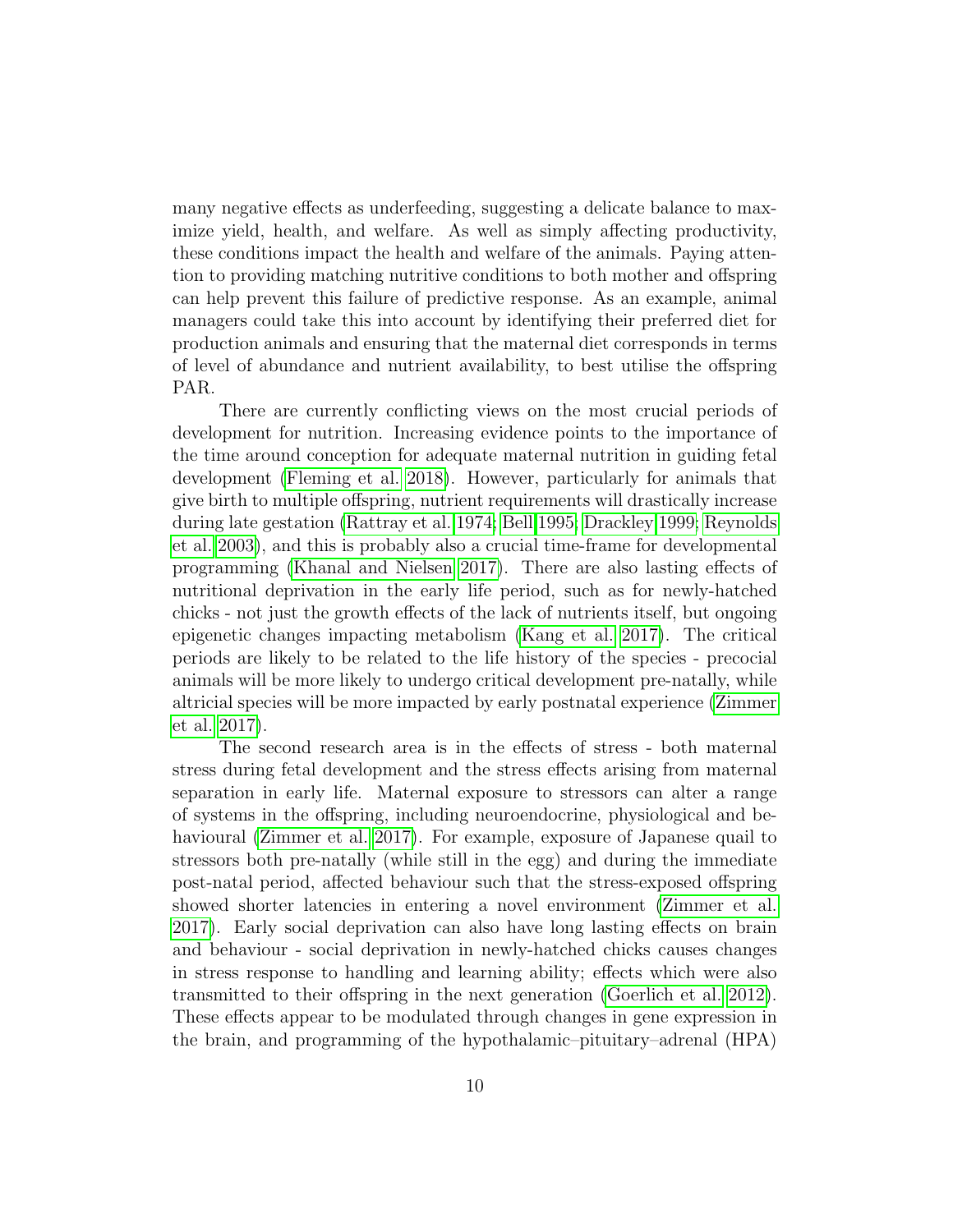axis that regulates physiological stress responses.

In these cases, the effects actually seemed to be positive - the birds showed a higher coping ability in stressful situations. This emphasises the importance of the research - for animals likely to be exposed to stressful situations in their future, controlled exposure to early-life stressors may be crucial for development of an appropriate stress response. It also demonstrates the benefits of evolutionary thinking: the altered functioning of the HPA axis and gene expression within the brain could be seen as PARs - where the prediction of a future stressful environment requires activation of the developmental pathways for appropriate coping responses. Hence, production of animals that are better at coping with novel or stressful environments. Again, these effects are likely to be highly species-specific. For example, the famous maternal deprivation studies conducted on rhesus macaques by Harry Harlow and his team (reviewed in [Van der Horst and Van der Veer](#page-22-1) [2008\)](#page-22-1), demonstrated ongoing negative behavioural and mood effects; as did the human cases their experiments were serving as models for. For altricial species, such as primates or rats [\(Murthy and Gould 2018\)](#page-19-1), there is the potential for a difference in degree or even in kind of the effects of lost maternal care as compared to more precocial species. This underscores the importance of understanding the life history and selective environment of the species of interest - the important maternal and rearing conditions for chickens are not likely to mimic those for cows, for instance.

Lack of developmental preparation for stressful environments is likely to leave animals with over-reactive stress responses, with the consequent negative affects and physiological effects leading to poor welfare outcomes. Given that many agricultural environments contain such stressors, ensuring a controlled amount of maternal stress exposure may thus help the offspring in coping with their future environment. We emphasise here the importance of controlled stressors, as it is likely that both over- and under-exposure can create negative outcomes [\(Daskalakis et al. 2013\)](#page-16-9). What is most important from the point of view of PAR is to ensure that there is not a significant mismatch between the conditions of early development and the conditions the offspring will eventually face. This can be implemented both through exposure to environmental challenges (including positive challenges such as diverse and enriched environments) as well as reduction of occurrence of potential traumatic events for offspring, such as maternal separation.

One potential additional benefit of an evolutionary approach to developmental programming, is to place the possible biomarkers for PARs within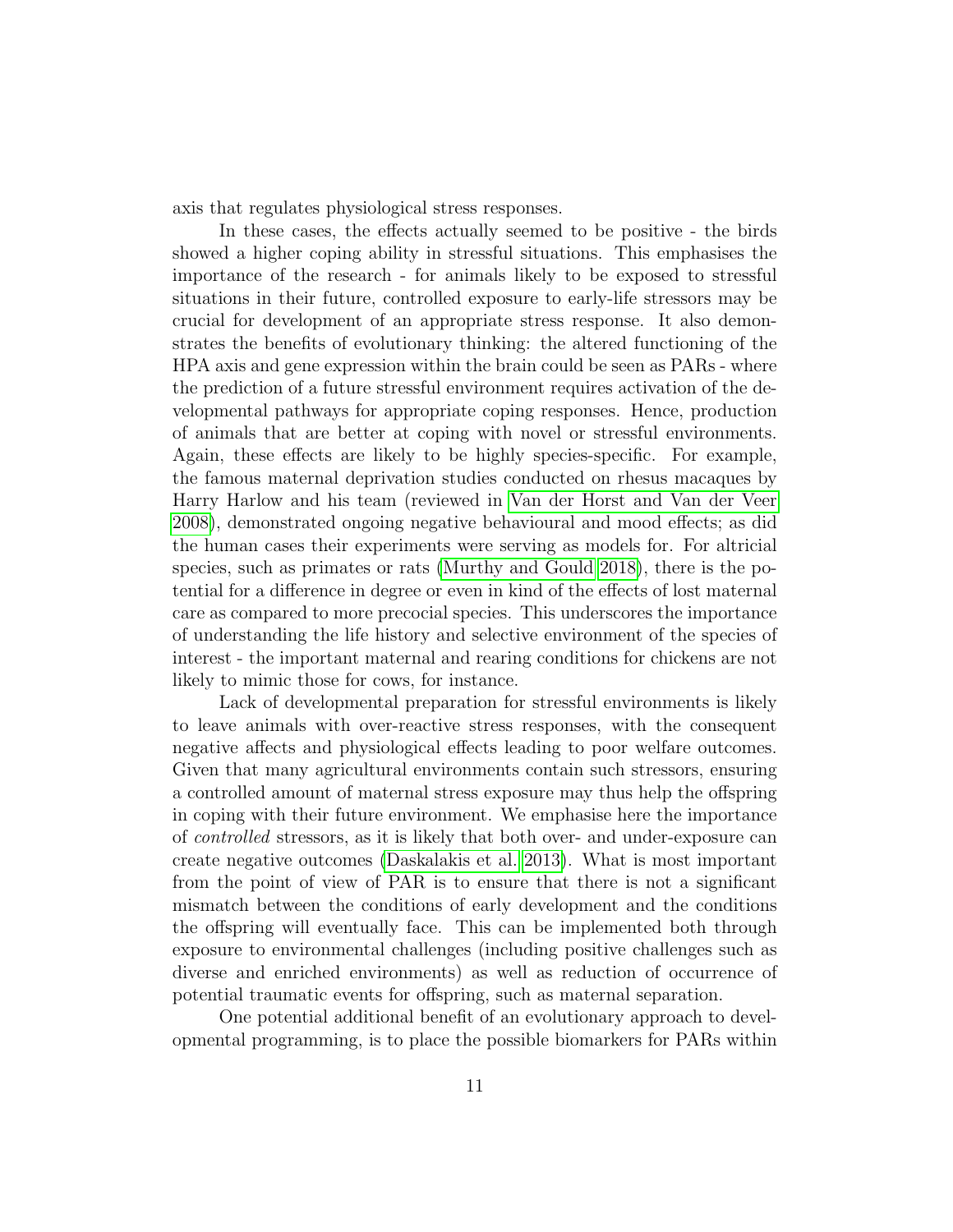the context of a well-established literature in the biological sciences. For example, birth weight has historically been used to identify possible cases of developmental programming [\(Khanal and Nielsen 2017\)](#page-19-0). This is partially owing to Barker's early research on the weight of human infants [\(Barker](#page-15-10) [2002\)](#page-15-10), but the primary reason is simply that no better indicators have so far been established. However, this marker is problematic, since birth weight alone is considered to be a poor indicator, providing "little information about body composition, adiposity and potentially altered body functions" [\(Khanal](#page-19-0) [and Nielsen 2017,](#page-19-0) p 3). Worse, such an approach can lead us substantially astray since a lack of nutrients in the first trimester of pregnancy can often be accommodated through a later "catch-up" in growth [\(Khanal and Nielsen](#page-19-0) [2017;](#page-19-0) [Gopalakrishnan et al. 2004;](#page-17-7) [Chadio et al. 2007\)](#page-16-10) and thus birth weight will fail to identify these cases of early deprivation.<sup>[1](#page-11-0)</sup> Substantial evidence of low-weight births due to malnutrition does not undermine this picture. While low birth weight may be indicative of a negative impact of developmental programming on health, normal or high birth weight cannot be used to infer its absence. Indeed, some have blamed the catch-up growth itself as the cause of disease in later life [\(Metcalfe and Monaghan 2001\)](#page-19-7). Birth weight is thus an imperfect indicator, but taking a Darwinian view can help place it within its context. The developmental process, like all biological processes, is one that includes trade-offs.

We have provided here a few examples of how evolutionary thinking about developmental programming could have implications in welfare science and management. The goal of this paper, however, was not to give specific recommendations on how to apply current insights from developmental programming to livestock management. Firstly, this has been attempted elsewhere (e.g. [Kenyon and Blair 2014;](#page-18-8) [Khanal and Nielsen 2017\)](#page-19-0), and secondly, the evidence is still too scarce to allow for anything but rough guidelines. Instead, we have given some broad examples of how this understanding may benefit animal welfare and help guide informative research programs. This is precisely why we want to propagate the use of an evolutionary lens to understand these phenomena, to help enhance and direct research programs. Thinking about these findings in terms of predictive adaptive responses may help to reveal problems *and* solutions that are otherwise masked. In particular, given that it is through a mismatch between the predictions and the

<span id="page-11-0"></span><sup>1</sup>Though there is evidence that an individual's full size as an adult, despite catch-up growth, is still smaller than they would have otherwise been [\(Schinckel and Short 1961\)](#page-21-6).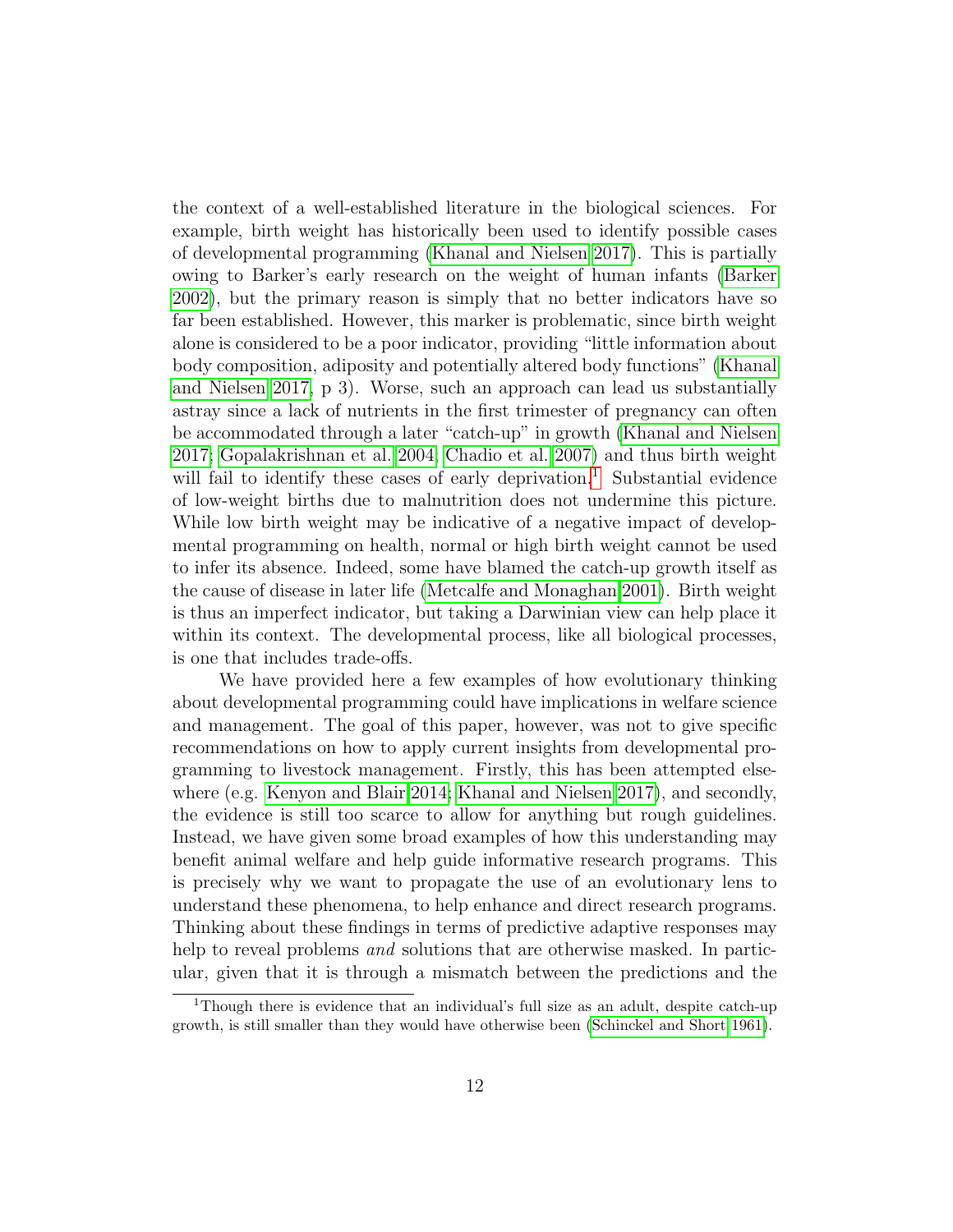actual environment that problems arise, we should expect these problems to be common within domestic environments where the usual signals may be greatly decoupled from the present environment. An understanding of the selective environments under which they evolved will assist in determining the optimal developmental conditions for ongoing animal health and welfare. It can also help in identifying potential factors in the developmental environment that could be important targets for future investigation.

# 4 Conclusion: Towards Evolutionary Veterinary Science

Throughout this paper, we have demonstrated how taking an evolutionary approach to investigating and understanding developmental programming will help guide research and can be used to benefit the health and welfare of animals. We take this as an example of the more general benefits of integrating an evolutionary perspective into veterinary science, in the same way as a similar approach has been gaining popularity within human medicine. Even prominent textbooks on evolution now dedicate entire chapters to evolutionary medicine [\(Bergstrom and Dugatkin 2018\)](#page-15-11), despite the relative novelty of the field. Historically, medical practice had relatively little contact with the evolutionary sciences: medical education didn't require courses in evolutionary biology and evolutionary principles were only rarely applied in medical reasoning. Due to this perceived lack of engagement, the physician Randolph M. Nesse and evolutionary biologist George C. Williams aimed to introduce what they called *Evolutionary Medicine*, applying evolutionary insights to the medical sciences [\(Williams and Nesse 1991;](#page-23-2) [Nesse and Williams 1998,](#page-20-8) [2012\)](#page-20-9).

The proponents of evolutionary medicine have often used the title of the famous essay by the Russian-American geneticist Theodosius Dobzhansky - 'Nothing in biology makes sense except in the light of evolution' [\(Dobzhan](#page-16-11)[sky 1973\)](#page-16-11) - to defend and motivate their approach. This is the Darwinian dictum that biology is a historical science: the science of shared ancestry. The diverse phenomena within the biological sciences can only be properly understood by considering them as the result of evolutionary processes. This is not the adaptationist stance that every biological process must be understood as an adaptation, but rather that one cannot understand organismal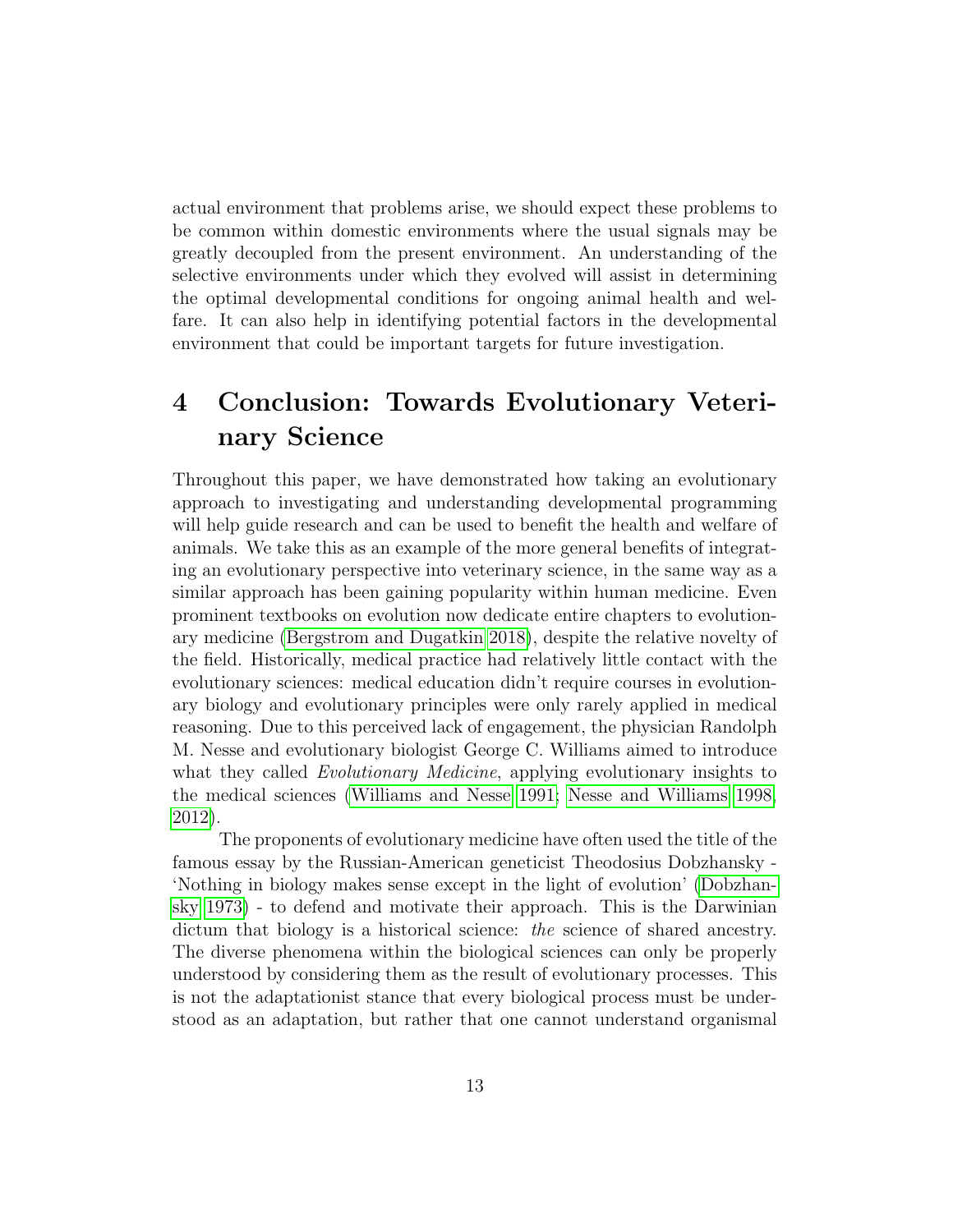design without an understanding of the various evolutionary tradeoffs organisms have been designed to solve. This has been especially important in the study of the pathologies arising from modern civilization, that are likely to have been caused through an evolutionary mismatch between our new environments and the environments humans have been designed for.

Evolutionary medicine is the simple recognition that responses to pathology are evolved biological phenomena like any other. Thus, understanding the evolution of disease processes and responses can help shed new light on human medicine and treatment options. Though many medical practitioners have often shied away from evolutionary considerations - deeming them unimportant or too speculative for questions of interest to medicine - the field of evolutionary medicine has grown substantially. It can now largely be considered a success, since many medical schools have started to teach evolutionary medicine and evolutionary biologists have taken a greater interest in medicine, offering fruitful cross-fertilization [\(Stearns and Ebert 2001;](#page-21-7) [Stearns 2005;](#page-21-8) [Stearns and Koella 2008;](#page-21-9) [Swynghedauw 2008;](#page-22-9) [Trevathan et al.](#page-22-10) [2008;](#page-22-10) [Nesse and Stearns 2008;](#page-19-8) [Gluckman et al. 2009;](#page-17-6) [Day and Stearns 2009;](#page-16-12) [Nesse et al. 2010;](#page-19-9) [Stearns et al. 2010;](#page-21-10) [Varki 2012;](#page-22-11) [Ganten and Nesse 2012;](#page-17-11) [Wjst 2013;](#page-23-3) [Grunspan et al. 2019\)](#page-18-12). The field now has its own conferences, journals, and professorships, and is on a steady path towards becoming an integral part of human medicine.

Unfortunately, only little effort has been undertaken to include veterinary practitioners in the *evolutionary medicine* movement. This is surprising, since the very idea of evolutionary medicine naturally lends itself to a more unified view of medicine and veterinary science. Indeed, much could be gained - both in terms of treatment and research - from a comparative approach to human and animal diseases that takes the evolutionary lens seriously [\(Stearns 2012;](#page-21-11) [Varki et al. 2011\)](#page-22-12). However, there have so far been few mentions or uses of such an approach, and these have not received much uptake. Some exceptions include Böhmer and Böhmer  $(2017)$ , who apply an evolutionary veterinary science approach to investigating dental problems in domestic rabbits and [Natterson-Horowitz and Bowers](#page-19-10) [\(2012\)](#page-19-10) who examine in depth how an understanding of the shared evolutionary history of humans and other animals can lead to useful cross-fertilization between medicine and veterinary science. Perhaps most notably, an early paper by [LeGrand and](#page-19-11) [Brown](#page-19-11) [\(2002\)](#page-19-11) emphasized the usefulness of taking a Darwinian lens in veterinary science - highlighting its insights into virulence, host defense, genetic conflicts, and evolutionary mismatch. Unfortunately, their paper has so far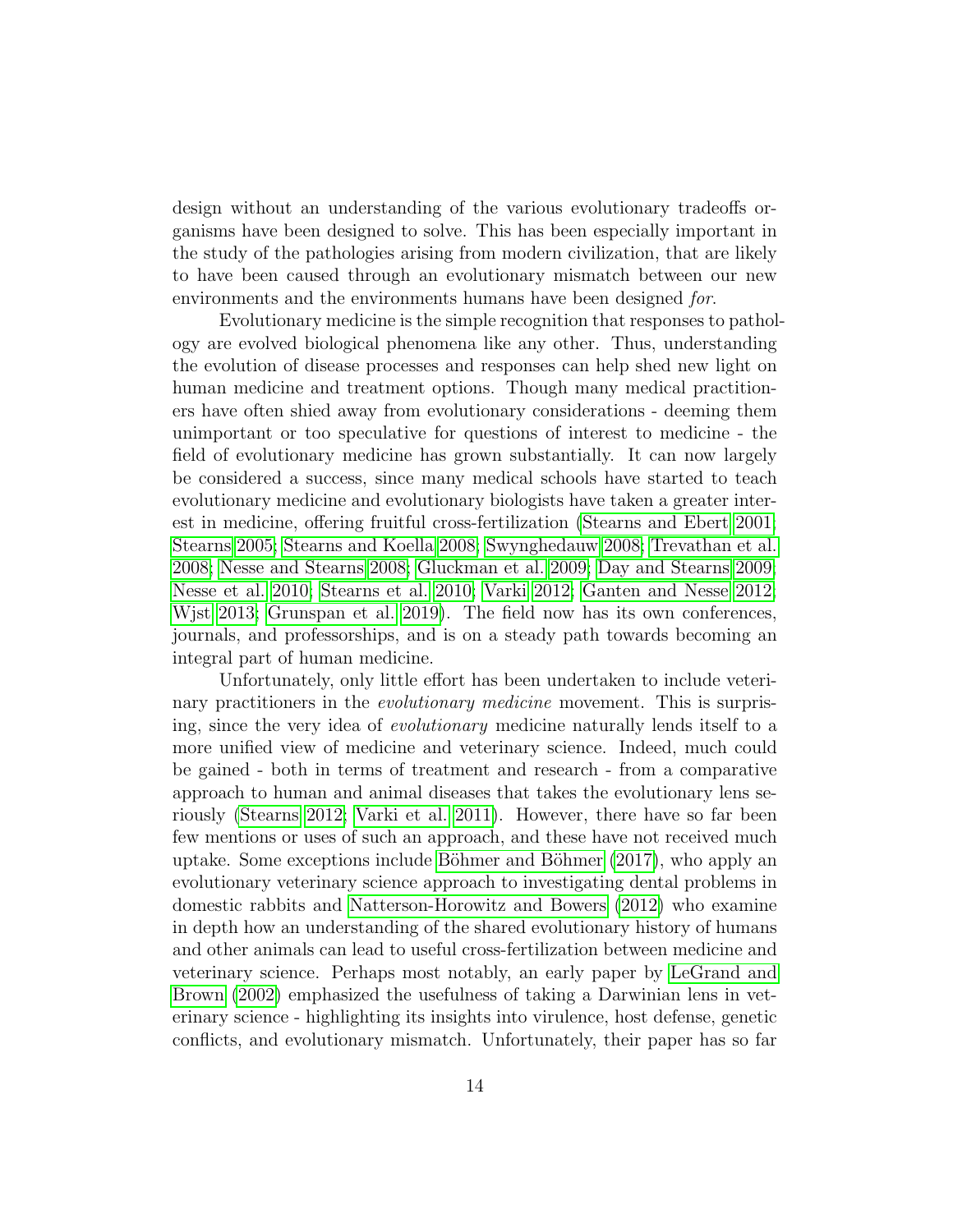received scant attention. In contrast, the goal of our paper was more humble, targeting only an evolutionary approach to developmental programming, as opposed to these four much broader areas. Our strategy was to highlight the potential benefits of taking an evolutionary perspective to developmental programming, and how this can serve as an example for the EvoVetSci approach more generally.

To conclude, we have used the example of developmental programming to show how the tools of evolutionary biology could improve our understanding of veterinary science by supplementing its mechanistic 'how' questions with the historical 'why' questions of evolutionary biology. Where developmental programming has so far been considered within veterinary medicine and animal welfare science, it is far more often through the former lens than the latter. As LeGrand and Brown argued early on, veterinarians could become better practitioners, researchers, and educators through the use of evolutionary theorizing [\(LeGrand and Brown 2002\)](#page-19-11). This is especially important since veterinary science lacks the long-term epidemiological studies that are common in human medicine. Ultimately, such a merger of ways of biological thinking could greatly benefit and unify our understanding of developmental processes relevant to maintaining animal health and welfare. Taking an evolutionary approach allows us to shape our research programs, identifying potential questions to ask and possible solutions to existing problems. To use a phrase the animal welfare scientist Marian [Dawkins](#page-16-13) [\(1998\)](#page-16-13) once used (albeit in a different context): "[a]nimal welfare, in other words, needs a dose of Darwinian medicine [\(Nesse and Williams 1995\)](#page-20-10)" (p. 305).

#### References

- <span id="page-14-2"></span>Agrawal, A. A., C. Laforsch, and R. Tollrian (1999). Transgenerational induction of defences in animals and plants. Nature  $401(6748)$ , 60–63.
- <span id="page-14-3"></span>Armitage, J. A., I. Y. Khan, P. D. Taylor, P. W. Nathanielsz, and L. Poston (2004). Developmental programming of the metabolic syndrome by maternal nutritional imbalance: how strong is the evidence from experimental models in mammals? The Journal of physiology 561(2), 355–377.
- <span id="page-14-1"></span>Barker, D. (1966). Prenatal Influences and Subnormal Intelligence. Ph. D. thesis, University of Birmingham.
- <span id="page-14-0"></span>Barker, D. J. (1998). In utero programming of chronic disease. *Clinical* science  $95(2)$ , 115–128.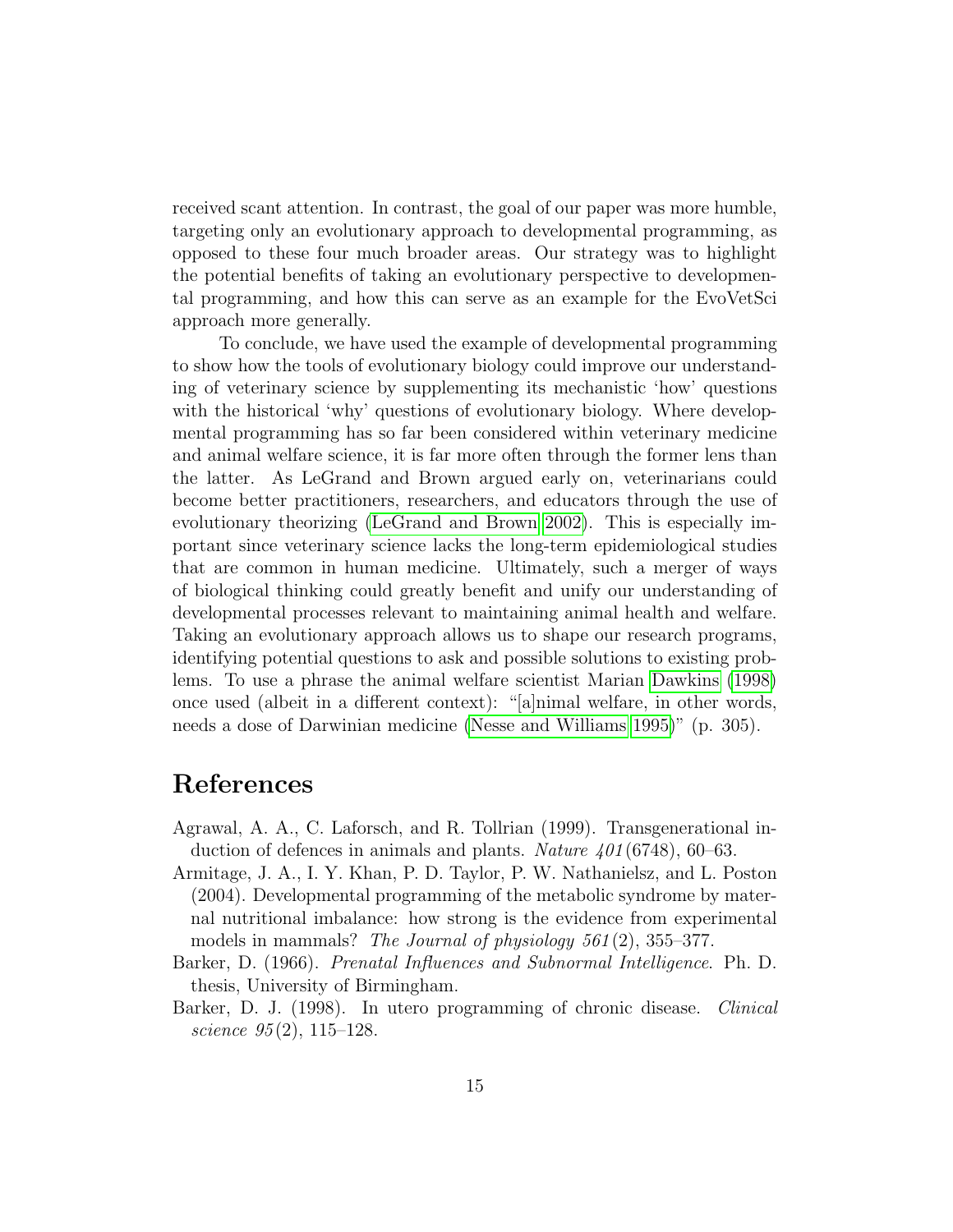- <span id="page-15-10"></span>Barker, D. J. (2002). Fetal programming of coronary heart disease. Trends in Endocrinology & Metabolism 13(9), 364–368.
- <span id="page-15-1"></span>Barker, D. J., C. Osmond, P. Winter, B. Margetts, and S. J. Simmonds (1989). Weight in infancy and death from ischaemic heart disease. The Lancet 334 (8663), 577–580.
- <span id="page-15-0"></span>Barker, J., M. Barker, C. Fall, C. Osmond, and C. Cooper (2013). David J P Barker. BMJ 347.
- <span id="page-15-2"></span>Bateson, P., D. Barker, T. Clutton-Brock, D. Deb, B. D'Udine, R. A. Foley, P. Gluckman, K. Godfrey, T. Kirkwood, M. M. Lahr, et al. (2004). Developmental plasticity and human health. *Nature 430* (6998), 419–421.
- <span id="page-15-6"></span>Beauclercq, S., A. Lefèvre, F. Montigny, A. Collin, S. Tesseraud, C. Leterrier, P. Emond, and L. A. Guilloteau (2019). A multiplatform metabolomic approach to characterize fecal signatures of negative postnatal events in chicks: a pilot study. Journal of animal science and biotechnology  $10(1)$ , 1–12.
- <span id="page-15-9"></span>Bell, A. W. (1995). Regulation of organic nutrient metabolism during transition from late pregnancy to early lactation. Journal of animal science  $73(9)$ , 2804–2819.
- <span id="page-15-8"></span>Berends, L. and S. Ozanne (2012). Early determinants of type-2 diabetes. Best practice  $\mathcal C$  research Clinical endocrinology  $\mathcal C$  metabolism 26(5), 569– 580.
- <span id="page-15-11"></span>Bergstrom, C. T. and L. Dugatkin (2018). Evolution 2nd Edition. W W Norton & Company.
- <span id="page-15-7"></span>Bloomfield, F. H., M. H. Oliver, C. D. Giannoulias, P. D. Gluckman, J. E. Harding, and J. R. Challis (2003). Brief undernutrition in late-gestation sheep programs the hypothalamic-pituitary-adrenal axis in adult offspring. Endocrinology 144 (7), 2933–2940.
- <span id="page-15-12"></span>Böhmer, C. and E. Böhmer (2017). Shape variation in the craniomandibular system and prevalence of dental problems in domestic rabbits: a case study in Evolutionary Veterinary Science. *Veterinary sciences*  $\chi(1)$ , 5.
- <span id="page-15-3"></span>Broom, D. M. (2011). A history of animal welfare science. Acta biotheoretica  $59(2)$ , 121-137.
- <span id="page-15-4"></span>Browning, H. (2019). The natural behavior debate: Two conceptions of animal welfare. Journal of Applied Animal Welfare Science, 1–13. [https:](https://doi.org/10.1080/10888705.2019.1672552) [//doi.org/10.1080/10888705.2019.1672552](https://doi.org/10.1080/10888705.2019.1672552).
- <span id="page-15-5"></span>Browning, H. (2020). If I Could Talk to the Animals: Measuring Subjective Animal Welfare. Ph. D. thesis, Australian National University. [https:](https://doi.org/10.25911/5f1572fb1b5be) [//doi.org/10.25911/5f1572fb1b5be](https://doi.org/10.25911/5f1572fb1b5be).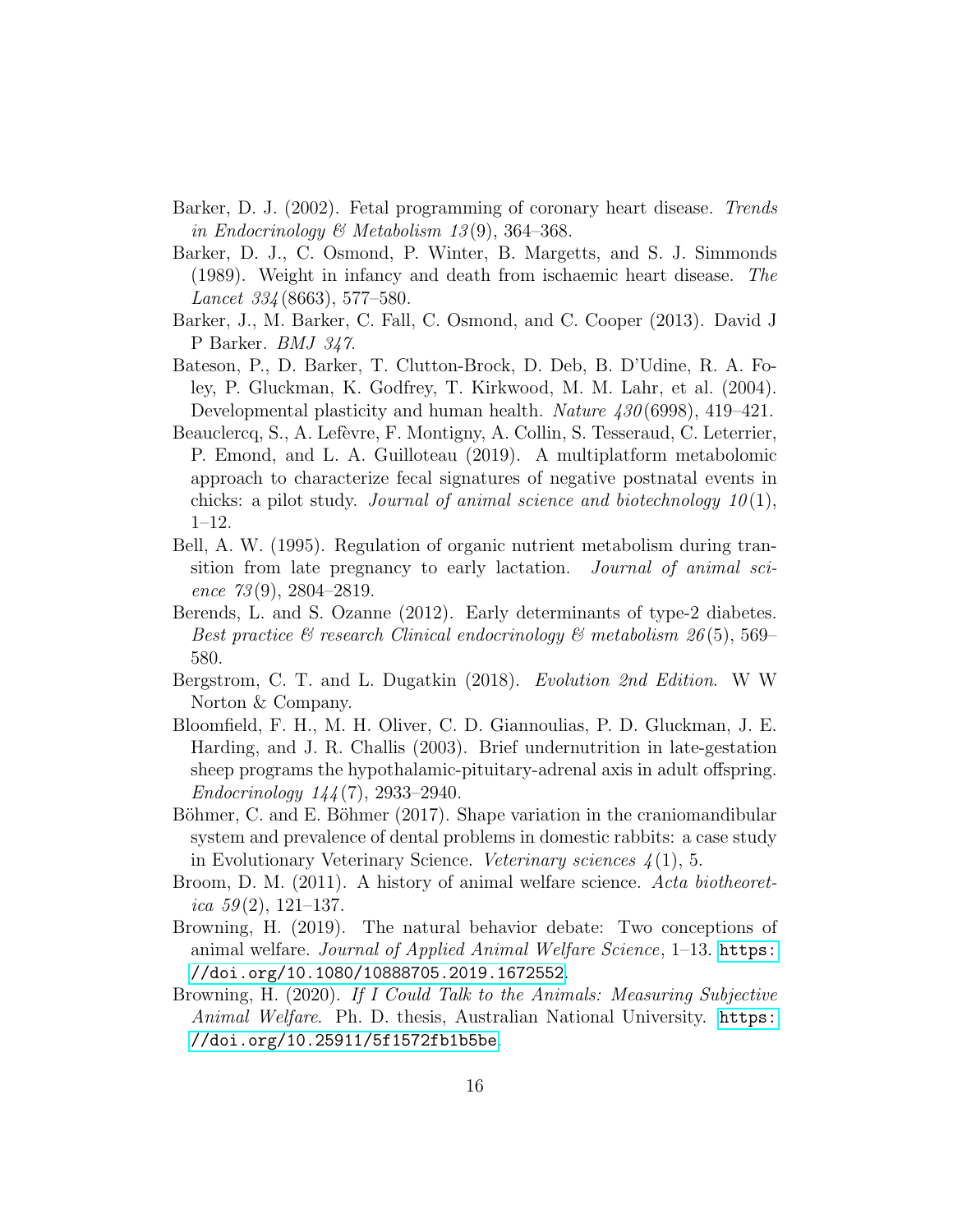- <span id="page-16-6"></span>Canani, R. B., M. Di Costanzo, L. Leone, G. Bedogni, P. Brambilla, S. Cianfarani, V. Nobili, A. Pietrobelli, and C. Agostoni (2011). Epigenetic mechanisms elicited by nutrition in early life. Nutrition research reviews  $24(2)$ , 198–205.
- <span id="page-16-10"></span>Chadio, S., B. Kotsampasi, G. Papadomichelakis, S. Deligeorgis, D. Kalogiannis, I. Menegatos, and G. Zervas (2007). Impact of maternal undernutrition on the hypothalamic–pituitary–adrenal axis responsiveness in sheep at different ages postnatal. Journal of Endocrinology 192 (3), 495–503.
- <span id="page-16-7"></span>Chen, L., D. J. Magliano, and P. Z. Zimmet (2012). The worldwide epidemiology of type 2 diabetes mellitus—present and future perspectives. Nature reviews endocrinology  $8(4)$ , 228–236.
- <span id="page-16-9"></span>Daskalakis, N. P., R. C. Bagot, K. J. Parker, C. H. Vinkers, and E. R. de Kloet (2013). The three-hit concept of vulnerability and resilience: toward understanding adaptation to early-life adversity outcome. Psychoneuroendocrinology 38 (9), 1858–1873.
- <span id="page-16-13"></span>Dawkins, M. S. (1998). Evolution and animal welfare. The Quarterly Review of Biology 73 (3), 305–328.
- <span id="page-16-0"></span>Dawkins, M. S. (2009). Concepts of Distress, Suffering and their Operational Interpretation. Ethology of Nonhuman Animals Paper 5.
- <span id="page-16-1"></span>Dawkins, M. S. (2021). The Science of Animal Welfare: Understanding What Animals Want. Oxford: Oxford University Press.
- <span id="page-16-12"></span>Day, T. and S. C. Stearns (2009). Editorial: evolutionary medicine special issue. Evolutionary Applications  $2(1)$ , 7.
- <span id="page-16-11"></span>Dobzhansky, T. (1973). Nothing in biology makes sense except in the light of evolution. The american biology teacher  $35(3)$ , 125–129.
- <span id="page-16-8"></span>Drackley, J. K. (1999). Biology of dairy cows during the transition period: The final frontier? *Journal of dairy science*  $82(11)$ ,  $2259-2273$ .
- <span id="page-16-4"></span>Du, M., S. P. Ford, and M.-J. Zhu (2017). Optimizing livestock production efficiency through maternal nutritional management and fetal developmental programming. Animal Frontiers  $\mathcal{I}(3)$ , 5–11.
- <span id="page-16-5"></span>Du, M., J. Tong, J. Zhao, K. Underwood, M. Zhu, S. Ford, and P. Nathanielsz (2010). Fetal programming of skeletal muscle development in ruminant animals. Journal of animal science  $88 \text{(supp1.13)}$ , E51–E60.
- <span id="page-16-2"></span>Duncan, I. J. (2002, December). Poultry welfare: Science or subjectivity? British Poultry Science 43 (5), 643–652.
- <span id="page-16-3"></span>Ericsson, M. and P. Jensen (2016). Domestication and ontogeny effects on the stress response in young chickens (Gallus gallus). Scientific reports  $6(1)$ , 1–7.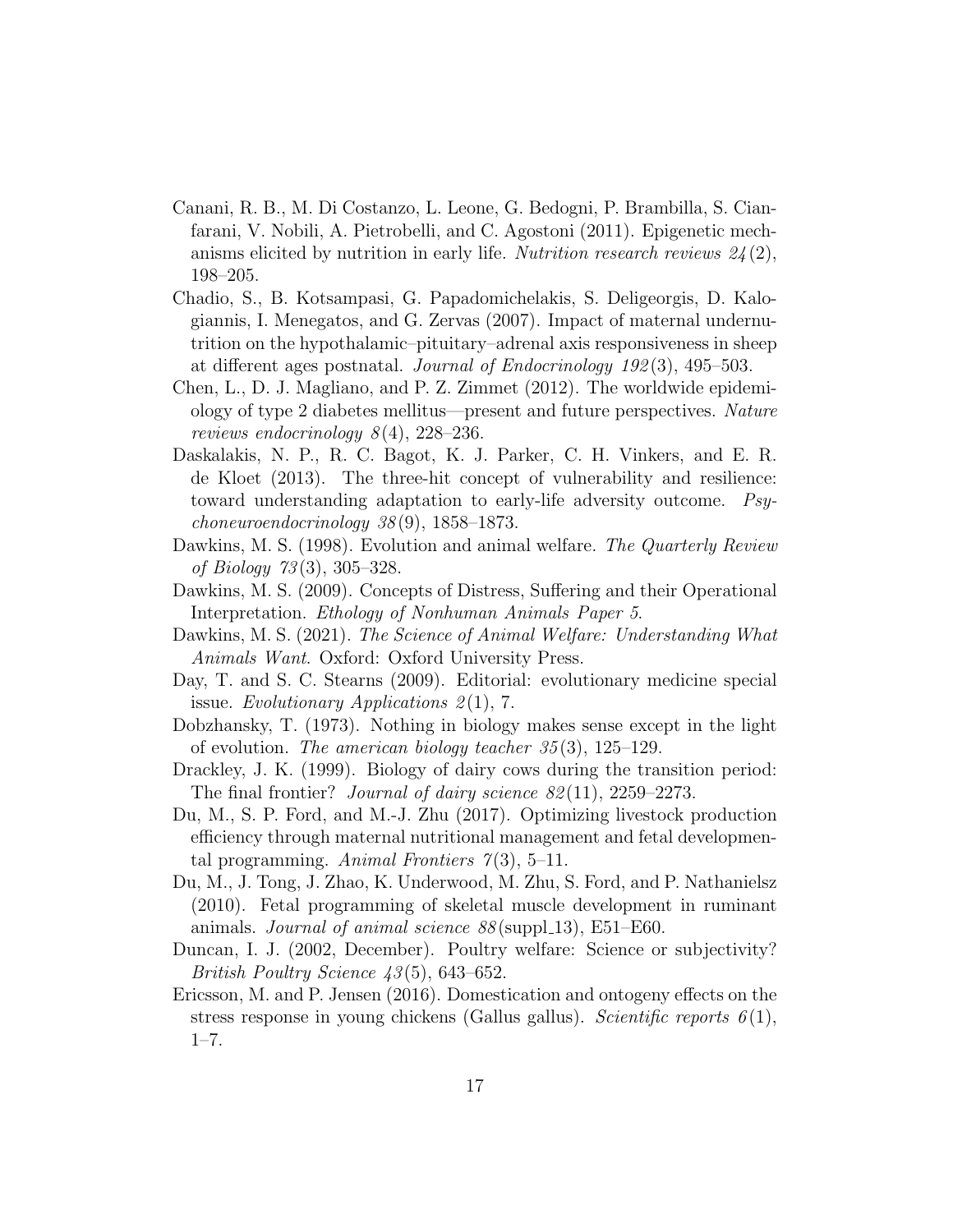- <span id="page-17-9"></span>Fernandez-Twinn, D. and S. Ozanne (2006). Mechanisms by which poor early growth programs type-2 diabetes, obesity and the metabolic syndrome. Physiology  $\mathcal B$  behavior  $88(3)$ , 234–243.
- <span id="page-17-10"></span>Fleming, T. P., A. J. Watkins, M. A. Velazquez, J. C. Mathers, A. M. Prentice, J. Stephenson, M. Barker, R. Saffery, C. S. Yajnik, J. J. Eckert, M. A. Hanson, T. Forrester, P. D. Gluckman, and K. M. Godfrey (2018, May). Origins of lifetime health around the time of conception: causes and consequences. The Lancet 391 (10132), 1842–1852.
- <span id="page-17-8"></span>Ford, S., B. Hess, M. Schwope, M. Nijland, J. Gilbert, K. Vonnahme, W. Means, H. Han, and P. Nathanielsz (2007). Maternal undernutrition during early to mid-gestation in the ewe results in altered growth, adiposity, and glucose tolerance in male offspring. Journal of animal science  $85(5)$ , 1285-1294.
- <span id="page-17-5"></span>Foury, A., A. Collin, J.-C. Helbling, C. Leterrier, M.-P. Moisan, and L. A. Guilloteau (2020). Spontaneous intake of essential oils after a negative postnatal experience has long-term effects on blood transcriptome in chickens. Scientific reports  $10(1)$ , 1–14.
- <span id="page-17-4"></span>Fraser, D. and I. J. Duncan (1998). 'Pleasures','pains' and animal welfare: toward a natural history of affect. Animal Welfare  $7(4)$ , 383–396.
- <span id="page-17-11"></span>Ganten, D. and R. Nesse (2012). The evolution of evolutionary molecular medicine. Journal of Molecular Medicine  $90(5)$ , 467-470.
- <span id="page-17-6"></span>Gluckman, P., A. Beedle, and M. Hanson (2009). Principles of evolutionary medicine. Oxford University Press.
- <span id="page-17-2"></span>Gluckman, P. D. and M. A. Hanson (2004). Living with the past: evolution, development, and patterns of disease. Science 305(5691), 1733–1736.
- <span id="page-17-3"></span>Gluckman, P. D., M. A. Hanson, and A. S. Beedle (2007). Early life events and their consequences for later disease: a life history and evolutionary perspective. American Journal of Human Biology  $19(1)$ , 1–19.
- <span id="page-17-0"></span>Gluckman, P. D., M. A. Hanson, and H. G. Spencer (2005). Predictive adaptive responses and human evolution. Trends in ecology  $\mathcal{B}$  evolution  $20(10)$ , 527–533.
- <span id="page-17-1"></span>Goerlich, V. C., D. Nätt, M. Elfwing, B. Macdonald, and P. Jensen (2012). Transgenerational effects of early experience on behavioral, hormonal and gene expression responses to acute stress in the precocial chicken. Hormones and Behavior  $61(5)$ ,  $711-718$ .
- <span id="page-17-7"></span>Gopalakrishnan, G., D. Gardner, S. Rhind, M. Rae, C. Kyle, A. Brooks, R. Walker, M. Ramsay, D. Keisler, T. Stephenson, et al. (2004). Programming of adult cardiovascular function after early maternal undernu-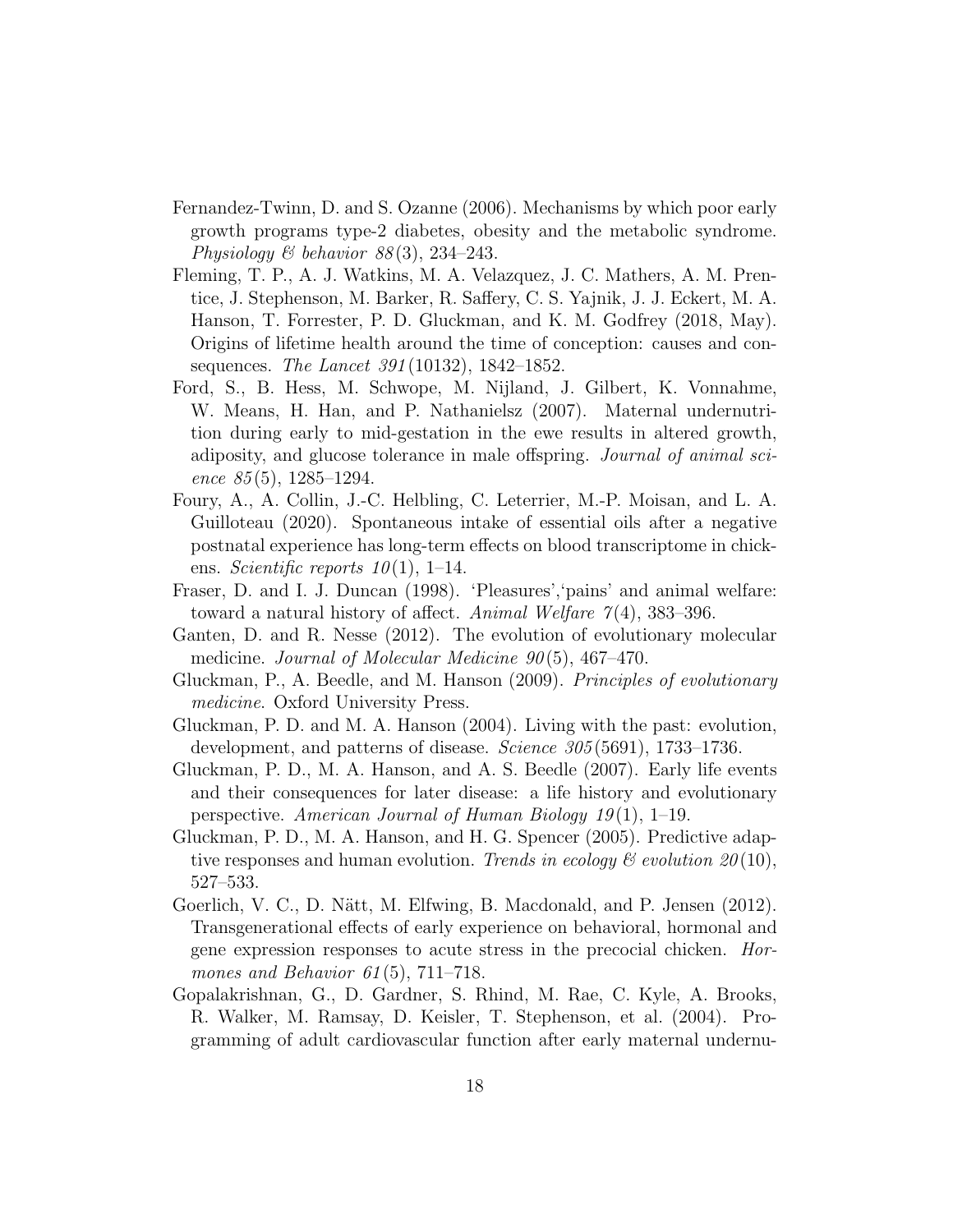trition in sheep. American Journal of Physiology-Regulatory, Integrative and Comparative Physiology 287 (1), R12–R20.

- <span id="page-18-4"></span>Green, T. C. and D. J. Mellor (2011, November). Extending ideas about animal welfare assessment to include 'quality of life' and related concepts. New Zealand Veterinary Journal 59 (6), 263–271.
- <span id="page-18-6"></span>Greenwood, P., E. Clayton, and A. Bell (2017). Developmental programming and beef production. Animal Frontiers  $\mathcal{I}(3)$ , 38–47.
- <span id="page-18-3"></span>Griffiths, P. E. and J. Matthewson (2018). Evolution, dysfunction, and disease: A reappraisal. The British Journal for the Philosophy of Science  $69(2)$ , 301–327.
- <span id="page-18-0"></span>Gross, W. and P. Siegel (1980). Effects of early environmental stresses on chicken body weight, antibody response to RBC antigens, feed efficiency, and response to fasting. Avian Diseases, 569–579.
- <span id="page-18-12"></span>Grunspan, D. Z., K. T. Moeller, R. M. Nesse, and S. E. Brownell (2019). The state of evolutionary medicine in undergraduate education. Evolution, medicine, and public health  $2019(1)$ , 82–92.
- <span id="page-18-10"></span>Hales, C. and S. Ozanne (2003). The dangerous road of catch-up growth. The Journal of physiology  $547(1)$ , 5-10.
- <span id="page-18-1"></span>Hales, C. N. and D. J. Barker (1992). Type 2 (non-insulin-dependent) diabetes mellitus: the thrifty phenotype hypothesis. Diabetologia  $35(7)$ , 595–601.
- <span id="page-18-2"></span>Hales, C. N. and D. J. Barker (2001). The thrifty phenotype hypothesis: Type 2 diabetes. *British medical bulletin 60*(1), 5–20.
- <span id="page-18-5"></span>Hynd, P. I., S. Weaver, N. M. Edwards, N. D. Heberle, and M. Bowling (2016). Developmental programming: a new frontier for the poultry industry? Animal Production Science 56 (8), 1233.
- <span id="page-18-7"></span>Jones, J. H. (2005). Fetal programming: adaptive life-history tactics or making the best of a bad start? American Journal of Human Biology  $17(1)$ , 22–33.
- <span id="page-18-11"></span>Kang, S. W., M. Madkour, and W. J. Kuenzel (2017). Tissue-specific expression of DNA methyltransferases involved in early-life nutritional stress of chicken, Gallus gallus. Frontiers in Genetics 8, 204.
- <span id="page-18-8"></span>Kenyon, P. and H. Blair (2014). Foetal programming in sheep–effects on production. Small Ruminant Research 118 (1-3), 16–30.
- <span id="page-18-9"></span>Khanal, P., S. V. Husted, A. M. D. Axel, L. Johnsen, K. L. Pedersen, M. S. Mortensen, A. H. Kongsted, and M. O. Nielsen (2014). Late gestation over-and undernutrition predispose for visceral adiposity in response to a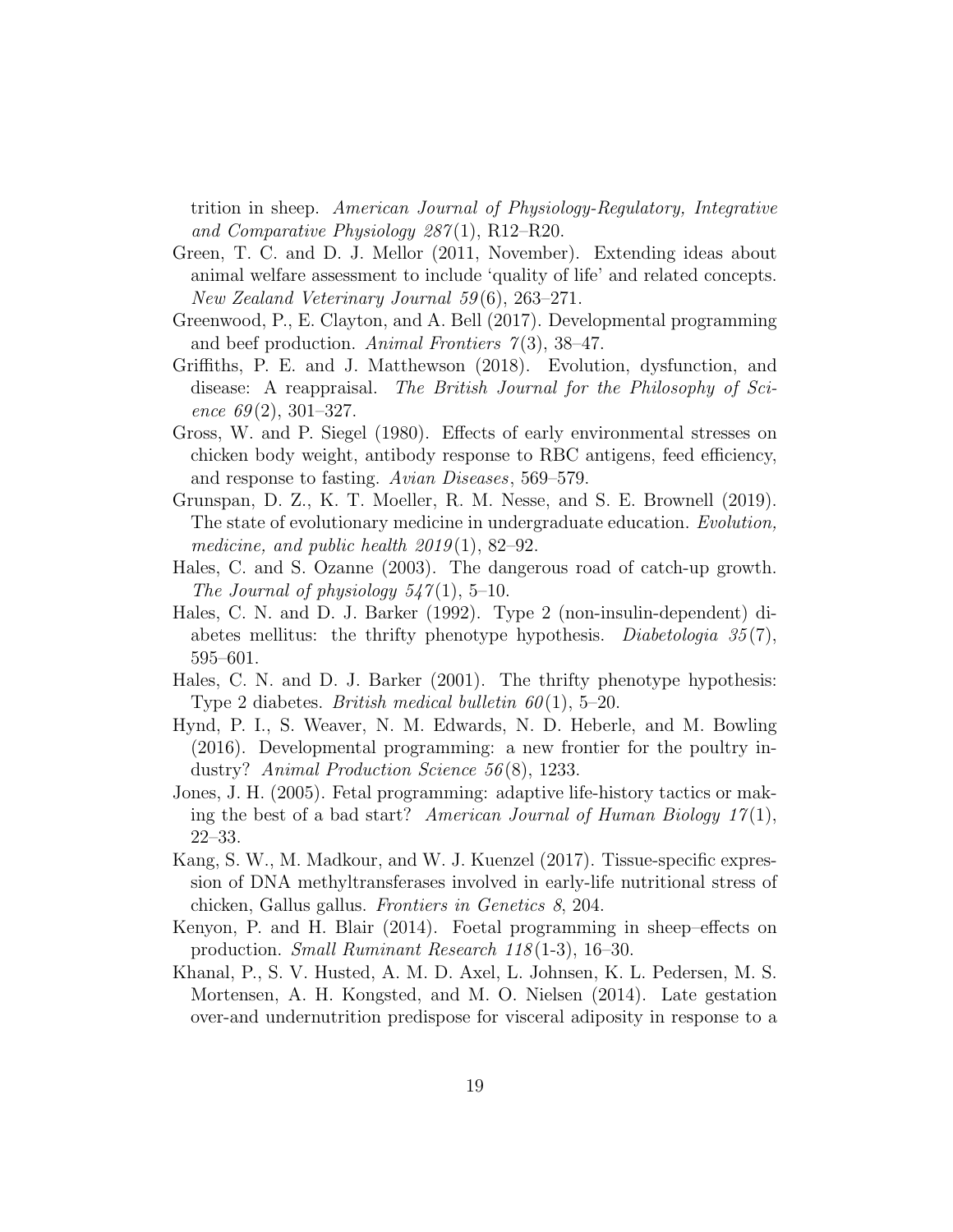post-natal obesogenic diet, but with differential impacts on glucose–insulin adaptations during fasting in lambs. Acta Physiologica  $210(1)$ , 110–126.

- <span id="page-19-0"></span>Khanal, P. and M. O. Nielsen (2017). Impacts of prenatal nutrition on animal production and performance: a focus on growth and metabolic and endocrine function in sheep. *Journal of animal science and biotechnology*  $8(1)$ , 75.
- <span id="page-19-3"></span>Lay Jr, D. and M. Wilson (2002). Development of the chicken as a model for prenatal stress. Journal of animal science  $80(7)$ , 1954–1961.
- <span id="page-19-11"></span>LeGrand, E. K. and C. C. Brown (2002). Darwinian medicine: applications of evolutionary biology for veterinarians. The Canadian Veterinary Journal  $43(7)$ , 556.
- <span id="page-19-4"></span>Low, F. M., P. D. Gluckman, and M. A. Hanson (2012). Developmental plasticity, epigenetics and human health. Evolutionary Biology 39 (4), 650– 665.
- <span id="page-19-6"></span>Lunesu, M., A. Ledda, F. Correddu, F. Fancello, A. Marzano, F. Mossa, A. Nudda, A. Cannas, and A. Atzori (2020). Prenatal exposure to different diets influences programming of glucose and insulin metabolism in dairy ewes. Journal of Dairy Science.
- <span id="page-19-2"></span>Matthewson, J. and P. E. Griffiths (2017). Biological criteria of disease: Four ways of going wrong. Journal of Medicine and Philosophy 42 (4), 447–466.
- <span id="page-19-7"></span>Metcalfe, N. B. and P. Monaghan (2001). Compensation for a bad start: grow now, pay later? Trends in ecology  $\mathcal C$  evolution 16(5), 254–260.
- <span id="page-19-5"></span>Muhlhausler, B. S., J. Duffield, and I. McMillen (2007). Increased maternal nutrition increases leptin expression in perirenal and subcutaneous adipose tissue in the postnatal lamb. *Endocrinology*  $1/8(12)$ , 6157–6163.
- <span id="page-19-1"></span>Murthy, S. and E. Gould (2018). Early life stress in rodents: animal models of illness or resilience? Frontiers in behavioral Neuroscience 12, 157.
- <span id="page-19-10"></span>Natterson-Horowitz, B. and K. Bowers (2012). Zoobiquity: what animals can teach us about health and the science of healing. Vintage.
- <span id="page-19-9"></span>Nesse, R. M., C. T. Bergstrom, P. T. Ellison, J. S. Flier, P. Gluckman, D. R. Govindaraju, D. Niethammer, G. S. Omenn, R. L. Perlman, M. D. Schwartz, et al. (2010). Making evolutionary biology a basic science for medicine. Proceedings of the National Academy of Sciences  $107$ (suppl 1), 1800–1807.
- <span id="page-19-8"></span>Nesse, R. M. and S. C. Stearns (2008). The great opportunity: evolutionary applications to medicine and public health. Evolutionary Applications  $1(1), 28-48.$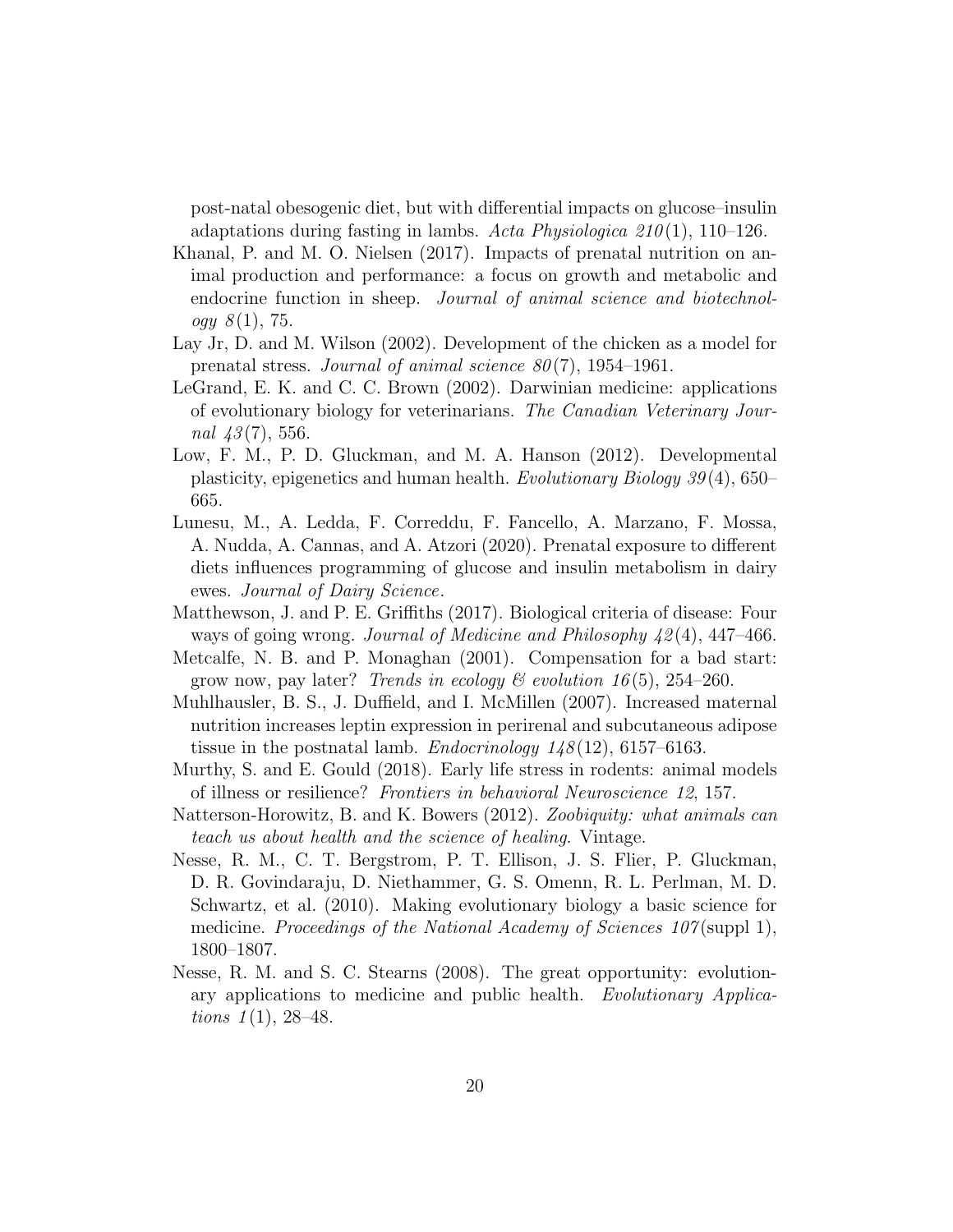- <span id="page-20-10"></span>Nesse, R. M. and G. C. Williams (1995). Evolution and Healing: The New Science of Darwinian Medicine. London: Weidenfeld & Nicolson.
- <span id="page-20-8"></span>Nesse, R. M. and G. C. Williams (1998). Evolution and the origins of disease. Scientific American 279 (5), 86–93.
- <span id="page-20-9"></span>Nesse, R. M. and G. C. Williams (2012). Why we get sick: The new science of Darwinian medicine. Vintage.
- <span id="page-20-3"></span>Nielsen, M. O., A. H. Kongsted, M. Thygesen, A. B. Strathe, S. Caddy, B. Quistorff, W. Jørgensen, V. G. Christensen, S. Husted, A. Chwalibog, et al. (2013). Late gestation undernutrition can predispose for visceral adiposity by altering fat distribution patterns and increasing the preference for a high-fat diet in early postnatal life. *British Journal of Nutrition 109* $(11)$ , 2098–2110.
- <span id="page-20-1"></span>Nissen, P. M., C. Nebel, N. Oksbjerg, and H. C. Bertram (2011). Metabolomics reveals relationship between plasma inositols and birth weight: possible markers for fetal programming of type 2 diabetes. *Journal* of Biomedicine and Biotechnology 2011.
- <span id="page-20-5"></span>Noya, A., I. Casasús, J. Ferrer, and A. Sanz (2019a). Effects of developmental programming caused by maternal nutrient intake on postnatal performance of beef heifers and their calves. Animals  $9(12)$ , 1072.
- <span id="page-20-4"></span>Noya, A., I. Casasús, J. Ferrer, and A. Sanz (2019b). Long-Term Effects of Maternal Subnutrition in Early Pregnancy on Cow-Calf Performance, Immunological and Physiological Profiles during the Next Lactation. An*imals*  $9(11)$ , 936.
- <span id="page-20-2"></span>Oksbjerg, N., P. M. Nissen, M. Therkildsen, H. S. Møller, L. B. Larsen, M. Andersen, and J. F. Young (2013). Meat science and muscle biology symposium: in utero nutrition related to fetal development, postnatal performance, and meat quality of pork. Journal of Animal Science 91 (3), 1443–1453.
- <span id="page-20-0"></span>Painter, R. C., T. J. Roseboom, and O. P. Bleker (2005). Prenatal exposure to the Dutch famine and disease in later life: an overview. Reproductive toxicology  $20(3)$ , 345–352.
- <span id="page-20-7"></span>Parlee, S. D. and O. A. MacDougald (2014). Maternal nutrition and risk of obesity in offspring: the Trojan horse of developmental plasticity. Biochimica et Biophysica Acta (BBA)-Molecular Basis of Disease 1842 (3), 495– 506.
- <span id="page-20-6"></span>Pinney, S. E. and R. A. Simmons (2010). Epigenetic mechanisms in the development of type 2 diabetes. Trends in Endocrinology & Metabolism  $21(4)$ , 223–229.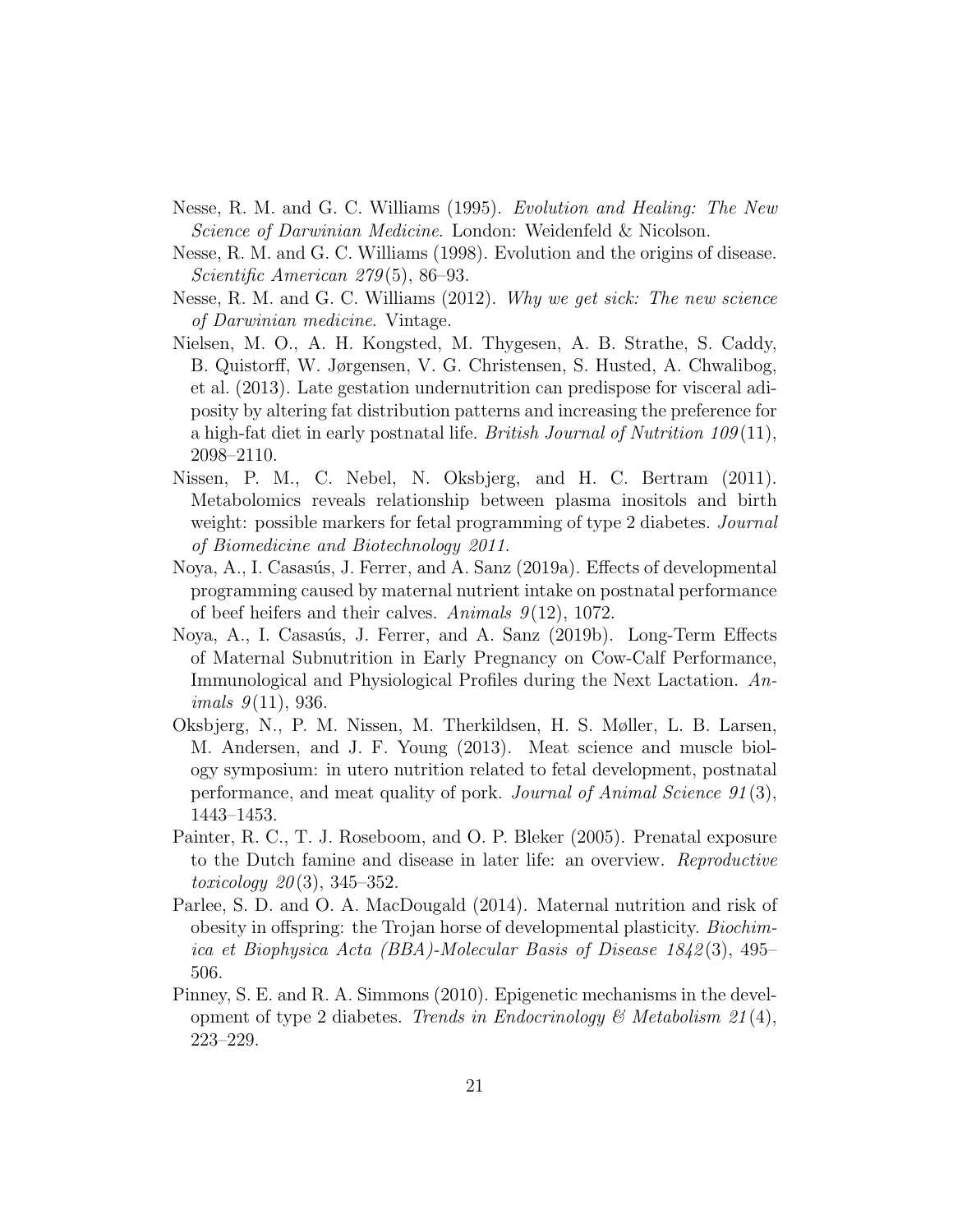- <span id="page-21-4"></span>Rattray, P., W. Garrett, N. East, and N. Hinman (1974). Growth, development and composition of the ovine conceptus and mammary gland during pregnancy. Journal of animal science 38 (3), 613–626.
- <span id="page-21-5"></span>Reynolds, C., P. Aikman, B. Lupoli, D. Humphries, and D. Beever (2003). Splanchnic metabolism of dairy cows during the transition from late gestation through early lactation. *Journal of dairy science*  $86(4)$ , 1201–1217.
- <span id="page-21-2"></span>Roseboom, T., S. de Rooij, and R. Painter (2006). The Dutch famine and its long-term consequences for adult health. Early human development  $82(8)$ , 485–491.
- <span id="page-21-1"></span>Roseboom, T. J., J. H. Van Der Meulen, A. C. Ravelli, C. Osmond, D. J. Barker, and O. P. Bleker (2001). Effects of prenatal exposure to the Dutch famine on adult disease in later life: an overview. Twin Research and Human Genetics  $4(5)$ , 293-298.
- <span id="page-21-6"></span>Schinckel, P. and B. Short (1961). Influence of nutritional level during prenatal and early post-natal life on adult fleece and body characters. Australian Journal of Agricultural Research 12 (1), 176–202.
- <span id="page-21-3"></span>Shankar, K., A. Harrell, X. Liu, J. M. Gilchrist, M. J. Ronis, and T. M. Badger (2008). Maternal obesity at conception programs obesity in the offspring. American Journal of Physiology-Regulatory, Integrative and Comparative Physiology  $294(2)$ , R528–R538.
- <span id="page-21-0"></span>Sinclair, K. D., K. Rutherford, J. Wallace, J. Brameld, R. Stöger, R. Alberio, D. Sweetman, D. S. Gardner, V. Perry, C. Adam, et al. (2016). Epigenetics and developmental programming of welfare and production traits in farm animals. Reproduction, Fertility and Development 28 (10), 1443–1478.
- <span id="page-21-8"></span>Stearns, S. C. (2005). Issues in evolutionary medicine. American Journal of Human Biology: The Official Journal of the Human Biology Association  $17(2)$ , 131–140.
- <span id="page-21-11"></span>Stearns, S. C. (2012). Evolutionary medicine: its scope, interest and potential. Proceedings of the Royal Society B: Biological Sciences 279 (1746), 4305–4321.
- <span id="page-21-7"></span>Stearns, S. C. and D. Ebert (2001). Evolution in health and disease: work in progress. The Quarterly Review of Biology 76 (4), 417–432.
- <span id="page-21-9"></span>Stearns, S. C. and J. C. Koella (2008). Evolution in health and disease. Oxford University Press.
- <span id="page-21-10"></span>Stearns, S. C., R. M. Nesse, D. R. Govindaraju, and P. T. Ellison (2010). Evolutionary perspectives on health and medicine. Proceedings of the National Academy of Sciences  $107$ (suppl 1), 1691–1695.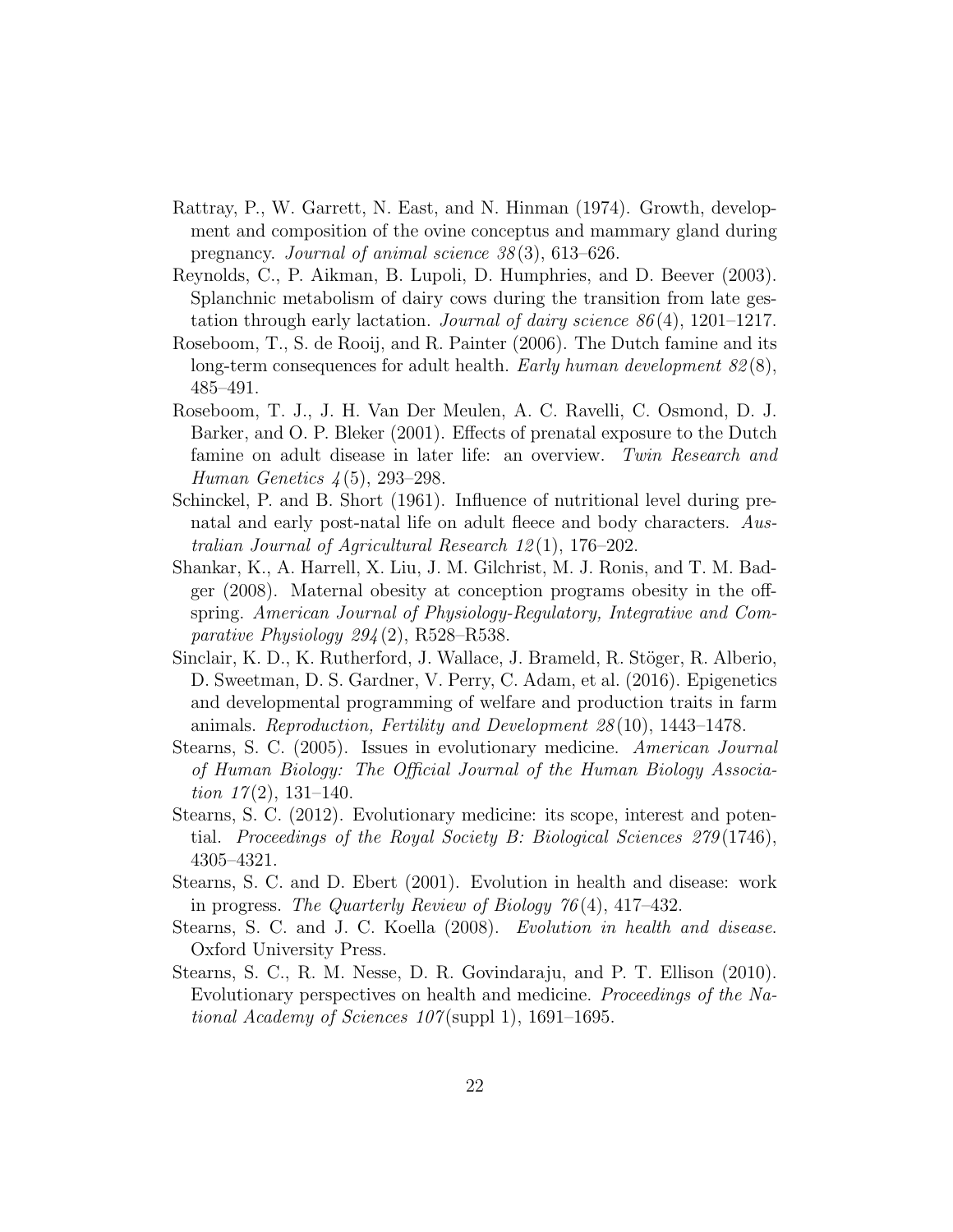- <span id="page-22-0"></span>Sutton, E. F., L. A. Gilmore, D. B. Dunger, B. T. Heijmans, M.-F. Hivert, C. Ling, J. A. Martinez, S. E. Ozanne, R. A. Simmons, M. Szyf, et al. (2016). Developmental programming: State-of-the-science and future directions–Summary from a Pennington Biomedical symposium. Obesity  $24(5)$ , 1018–1026.
- <span id="page-22-9"></span>Swynghedauw, B. (2008). Nothing in medicine makes sense except in the light of evolution: A review. In Evolutionary biology from concept to application, pp. 197–207. Springer.
- <span id="page-22-7"></span>Symonds, M. E., T. Stephenson, D. S. Gardner, and H. Budge (2006). Long-term effects of nutritional programming of the embryo and fetus: mechanisms and critical windows. Reproduction, Fertility and Development  $19(1)$ , 53–63.
- <span id="page-22-6"></span>Tinbergen, N. (1963). On aims and methods of ethology. Zeitschrift für tierpsychologie  $20(4)$ , 410–433.
- <span id="page-22-8"></span>Todd, S. E., M. H. Oliver, A. L. Jaquiery, F. H. Bloomfield, and J. E. Harding (2009). Periconceptional undernutrition of ewes impairs glucose tolerance in their adult offspring. Pediatric Research 65 (4), 409–413.
- <span id="page-22-10"></span>Trevathan, W., E. O. Smith, and J. J. McKenna (2008). Evolutionary medicine and health: new perspectives. Oxford University Press.
- <span id="page-22-1"></span>Van der Horst, F. C. and R. Van der Veer (2008). Loneliness in infancy: Harry Harlow, John Bowlby and issues of separation. Integrative Psychological and Behavioral Science  $42(4)$ , 325–335.
- <span id="page-22-11"></span>Varki, A. (2012). Nothing in medicine makes sense, except in the light of evolution. Journal of Molecular Medicine  $90(5)$ , 481–494.
- <span id="page-22-12"></span>Varki, N. M., E. Strobert, E. J. Dick Jr, K. Benirschke, and A. Varki (2011). Biomedical differences between human and nonhuman hominids: potential roles for uniquely human aspects of sialic acid biology. Annual Review of Pathology: Mechanisms of Disease 6, 365–393.
- <span id="page-22-2"></span>Veit, W. (2021a). Biological normativity: a new hope for naturalism? Medicine, Health Care and Philosophy, 1–11. [https://doi.org/10.1007/](https://doi.org/10.1007/s11019-020-09993-w) [s11019-020-09993-w](https://doi.org/10.1007/s11019-020-09993-w).
- <span id="page-22-3"></span>Veit, W. (2021b). Experimental philosophy of medicine and the concepts of health and disease. *Theoretical Medicine and Bioethics*.
- <span id="page-22-4"></span>Veit, W. and H. Browning (2020, November). Perspectival pluralism for animal welfare. European Journal for Philosophy of Science 11 (1).
- <span id="page-22-5"></span>Veit, W. and H. Browning (2021). Phenomenology Applied to Animal Health and Suffering. In S. Ferrarello (Ed.), Phenomenology of Bioethics: Tech-